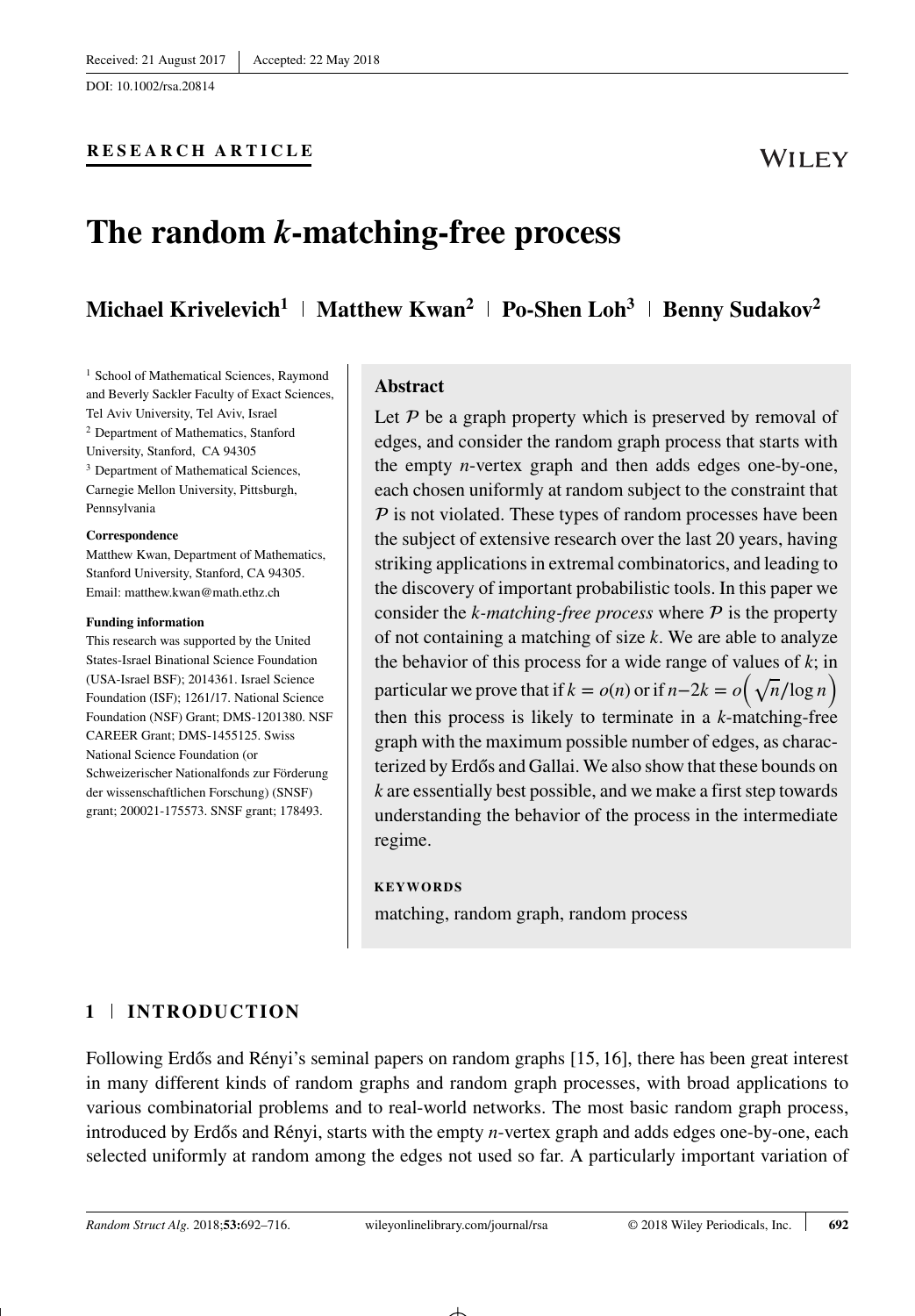**KRIVELEVICH** ET AL. 693

this basic process is the *random greedy* process. Here a decreasing<sup>[1](#page-1-0)</sup> property  $P$  is specified, and then edges are added to the empty *n*-vertex graph one-by-one, chosen uniformly at random among edges whose addition to the current graph would not violate  $P$ . A specific example of this type of process was first studied by Rucinski and Wormald [32] in 1992, and the idea was first discussed in full generality by Erdős, Suen and Winkler  $[17]$  in 1995.

Since then, a wide range of different types of random greedy processes have been studied. Perhaps the most famous specific example is the *triangle-free process*, where  $P$  is the property that a graph does not contain a triangle (see for example [3,17,19]). More generally, much of the work on random greedy processes has focused on cases of the *H-free process*, where  $P$  is the property that a graph does not contain a copy of a specified graph *H* (see for example [7, 12, 30, 31, 34, 35]). The theory of *H*-free processes has also been extended to hypergraphs (see for example [5, 6, 9, 22, 27]). We remark that in all the aforementioned results *H* is a fixed "small" (hyper)graph, whose size does not depend on *n*, and therefore the property of being *H*-free is in some sense a "local" constraint. Much less is known about random greedy processes for more "global" properties  $P$ ; two notable exceptions are the random greedy *planar graph process* [20], and the random greedy *k-colourable process* [17, 26].

There are a variety of different questions one can ask about random greedy processes. Commonly, one asks about the size and structure of the final (or almost-final) outcome of such a process. The process may a.a.s.[2](#page-1-1) "saturate" and result in a graph with (almost) the maximum possible number of edges permitted by  $P$ , or it may a.a.s. result in a graph with special properties that are useful for applications. Examples of the former situation include the *bounded-degree process* [32] that pioneered the study of random greedy processes, and the *triangle removal process* [5], which has become an important tool in the study of Steiner triple systems [25, 28]. A celebrated example of the latter situation is the triangle-free process, which a.a.s. produces triangle-free graphs with no large independent set; analysis of this process led to important breakthroughs in Ramsey theory [3,8,19]. There are also situations where the *intermediate* states of a random greedy process are of particular interest; for example, the intermediate stages of the random *satisfiable process* [26] are a good source of satisfiable formulas with certain unique properties.

In this paper we take a first look at the behavior of the *H*-free process for an important choice of *H* with non-fixed size. A *k-matching* is a union of *k* disjoint edges. For any *k* (which may depend on *n*), the *k*-matching-free process is formally defined as follows. Let  $N = \binom{n}{2}$ , and let  $e(1), \ldots, e(N)$  be a uniformly random ordering of the unordered pairs in  $\binom{[n]}{2}$  (that is, a random ordering of the edges of the complete graph *Kn*). This is the distribution obtained by iteratively selecting each *e*(*t*) uniformly at random from the previously unseen edges. Let  $G(0)$  be the empty *n*-vertex graph, and for  $1 \le t \le N$ define

$$
G(t) = \begin{cases} G(t-1) & \text{if } G(t-1) + e(t) \text{ contains a } k\text{-matching;} \\ G(t-1) + e(t) & \text{otherwise.} \end{cases}
$$

In the former case we say *e*(*t*) is *rejected* and in the latter case we say it is *accepted*. The outcome of this random process is a *k*-matching-free graph *G*(*N*) which is *k*-matching-*saturated*, meaning that the addition of any edge would create a *k*-matching. We remark that the general notion of saturation in graphs and hypergraphs is of broad interest; see for example the surveys of Bollobás [10, Section 3] and Faudree, Faudree and Schmitt [18].

<span id="page-1-0"></span><sup>1</sup>We say a graph property is *decreasing* if it is preserved by removal of edges, and we say a property is*increasing* if it is preserved by addition of edges.

<span id="page-1-1"></span><sup>&</sup>lt;sup>2</sup>By "asymptotically almost surely," or "a.a.s.," we mean that the probability of an event is  $1 - o(1)$ . Here and for the rest of the paper, asymptotics are as  $n \to \infty$ .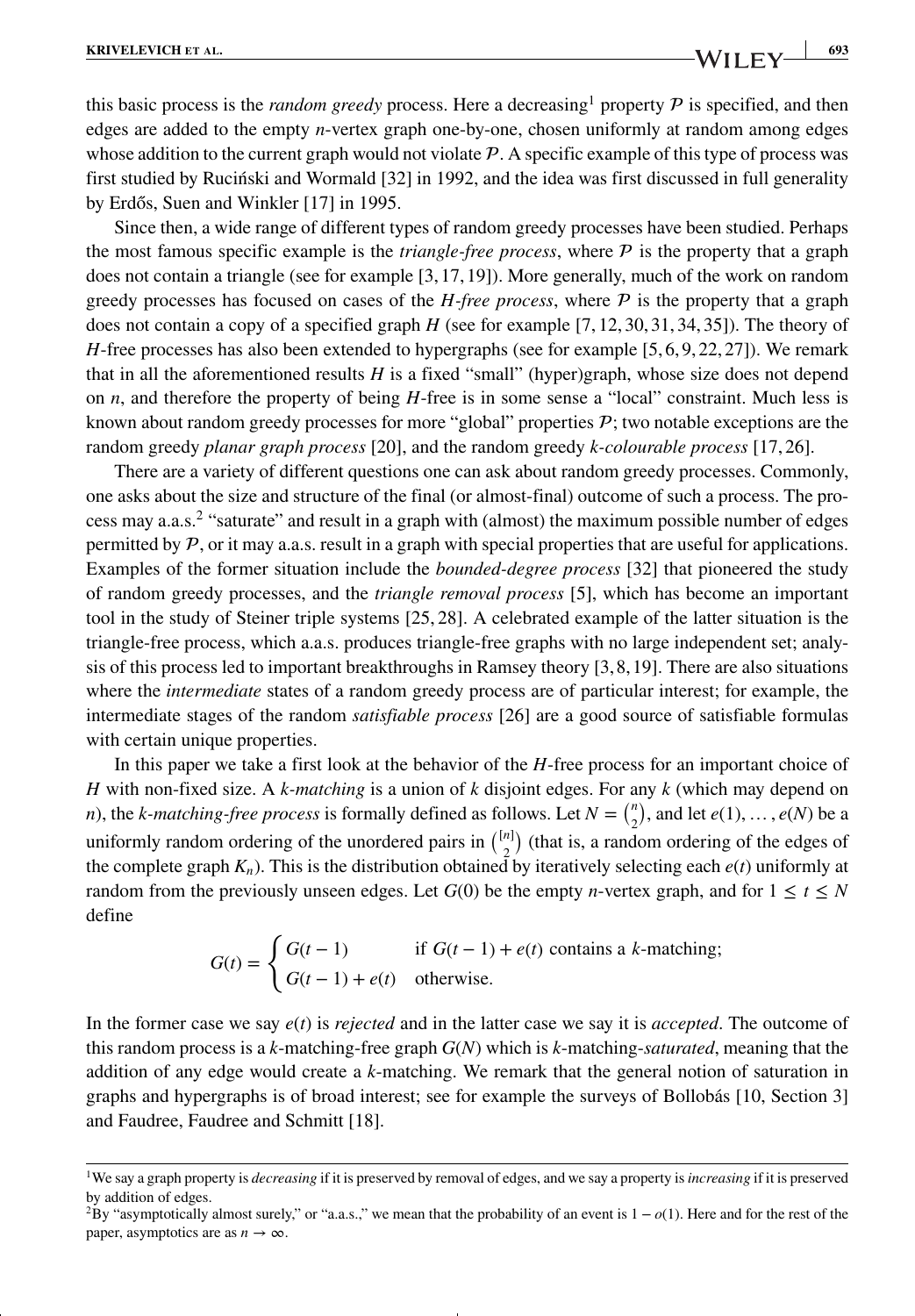The general problem of determining whether a graph is *k*-matching-free (or, basically equivalently, the problem of determining the size of the largest matching in a graph) is of broad importance in various different areas of mathematics, computer science and even computational chemistry. One of the most basic results in this area is due to Erdős and Gallai [14], who proved that the maximum possible number of edges in a *k*-matching-free *n*-vertex graph is

$$
\max\left\{ \binom{2k-1}{2}, \binom{k-1}{2} + (k-1)(n-k+1) \right\}.
$$

This result falls under the umbrella of *extremal graph theory*, one of the central branches of modern combinatorics (see for example the book of Bollobás [11]). Up to isomorphism, the extremal graphs that attain the Erdős-Gallai bound are as follows.

- $G_{\text{clique}}$  is a clique on  $2k 1$  vertices with the remaining  $n 2k + 1$  vertices isolated.
- **•** *G*star is a clique on *k* − 1 vertices, in addition to every possible edge between this clique and the remaining  $n - k + 1$  vertices. Equivalently,  $G_{\text{star}}$  is a star  $K_{1,n-k+1}$  with its center vertex "blown up" to a  $(k - 1)$ -clique.

As our main result, we find that if *k* is sufficiently small or sufficiently large (ie, sufficiently close to  $n/2$ ), then the *k*-matching-free process a.a.s. produces an Erd<sub>os</sub>-Gallai extremal graph, as follows.

**Theorem 1** *If*  $k = o(n)$  *then a.a.s.*  $G(N) \cong G_{\text{star}}$ *. This is tight; if*  $k = \Omega(n)$  *then*  $G(N) \not\cong G_{\text{star}}$  *with probability*  $\Omega(1)$ *.* 

**Theorem 2** *If*  $k = n/2 - o(\sqrt{n}/\log n)$  *then a.a.s.*  $G(N) \cong G_{\text{clique}}$ *. This is essentially tight; if*  $k = n/2 - \omega \left(\sqrt{n}/\log n\right)$  *then a.a.s.*  $G(N) \not\cong G_{\text{clique}}$ *.* 

The proofs of Theorem 1 and Theorem 2 are quite different to each other, and involve quite different methods to those typically used for studying *H*-free processes. In particular, we do not require the so-called *differential equation method*. The positive and negative parts of Theorem 1 will be proved separately in Section 2 and Section 3, and Theorem 2 will be proved in Section 4. We remark that while we made no particular attempt to consider the case  $k = n/2 - \Theta(\sqrt{n}/\log n)$ , we expect that our proof of Theorem 2 can be modified to show that in this case  $G(N) \not\cong G_{\text{clique}}$  with probability  $\Omega(1)$ .

The regime where  $k = \Omega(n)$  and  $n-2k = \omega(\sqrt{n}/\log n)$  is significantly more challenging to study. As a first step, we show that if  $k \leq \varepsilon n$  for small  $\varepsilon$ , then a.a.s.  $G(N)$  resembles  $G_{star}$ . Observe that  $G_{star}$ has independence number  $n - k + 1$  and  $k - 1$  vertices of degree  $n - 1$ .

**Proposition 3** *For all k, a.a.s.*  $G(N)$  *has an independent set of size*  $n - (1 + O(k/n))k$ *, and at least*  $(1 - O(k/n))$ *k* vertices with degree  $n - 1$ .

The proof of Theorem 1 suggests that Proposition 3 is actually far from best possible; we suspect that if  $k \leq \epsilon n$  for small  $\epsilon$ , the error term  $O(k/n)$  can be substantially improved. However, we observe that there is in fact a range of *k* in which *G*(*N*) does not resemble any extremal *k*-matching-free graph. Observe that  $G_{\text{clique}}$  has  $n - 2k + 1$  isolated vertices, and as before  $G_{\text{star}}$  has independence number  $n - k + 1$ .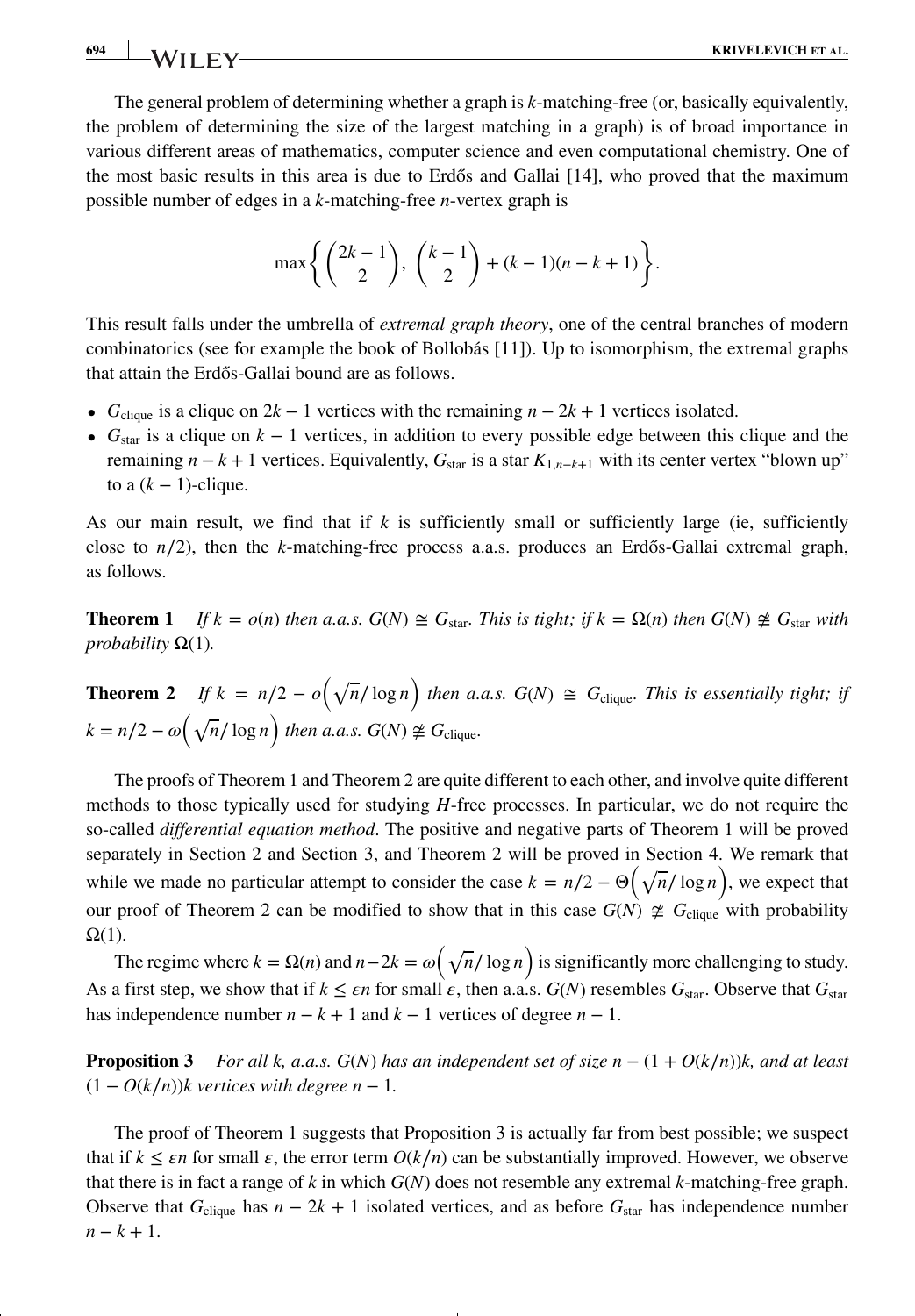#### **Proposition 4** *The following hold.*

- *(1) There is a constant c < 1/2 such that if*  $k \geq cn$  *then a.a.s.*  $G(N)$  *has independence number*  $n - k - \Omega(n)$ .
- *(2) If*  $k = Ω(n)$  *and*  $n 2k = Ω(n)$  *then a.a.s. G*(*N*) *has*  $n 2k − Ω(n)$  *isolated vertices.*

That is to say, there is a range of Θ(*n*) values of *k* for which the outcome of the *k*-matching-free process is typically substantially different from the Erdős-Gallai extremal graphs, in the sense that edges incident to an  $\Omega(1)$ -proportion of its vertices must be changed to arrive at either  $G_{star}$  or  $G_{\text{clique}}$ . We will give simple proofs of Proposition 3 and Proposition 4 in Section 5 and Section 6, respectively. Also, we remark that for Proposition 4, we can take  $c = 1/2 - e^{-13}/2$ , but no effort was made to optimize this constant.

Finally, recall that a vertex cover of a graph is a set of vertices such that every edge in the graph is incident to one of the vertices of this set. The problem of finding a maximum matching in a graph is in a certain sense dual to the problem of finding a minimum vertex cover, and the matching number (maximum size of a matching) and vertex cover number (minimum size of a vertex cover) are often considered together. Therefore, one might naturally consider the restricted covering process  $G^{\text{vc}}(1), \ldots, G^{\text{vc}}(N)$ , where we accept an edge  $e(t)$  if and only if the vertex cover number would stay below *k*. However, in sharp contrast to the *k*-matching-free process, this restricted covering process exhibits quite trivial behavior. One can easily check that, up to isomorphism,  $G_{star}$  is the only graph which is saturated with respect to the property of having vertex cover number less than *k*, so we will always have  $G^{\text{vc}}(N) \cong G_{\text{star}}$ .

#### **1.1 Notation**

For a probability distribution  $\mathcal{L}$ , we write  $X \in \mathcal{L}$  to denote that a random element has distribution L. We write  $\mathbb{G}(n,m)$  for the distribution of a uniformly random *m*-edge subset of  $K_n$  (this is known as the Erdős-Rényi random graph), and we use the same notation  $\mathbb{G}(n, p)$  for the *binomial* random graph where each edge of  $K_n$  is present independently with probability *p*. Also, for  $0 \le t \le N = {n \choose 2}$ , let  $G^{\text{all}}(t)$ be the graph with all the edges  $e(1), \ldots, e(t)$ . This graph has precisely the Erdős-Rényi distribution  $\mathbb{G}(n,t)$ .

For a real number *x*, the floor and ceiling functions are denoted  $|x| = \max\{i \in \mathbb{Z} : i \leq x\}$  and  $[x] = \min\{i \in \mathbb{Z} : i \geq x\}$ . For a positive integer *i*, we write [*i*] for the set {1, 2, ..., *i*}. For real numbers *x*, *y*, we write *x* ∨ *y* to denote max{*x*, *y*} and we write *x* ∧ *y* to denote min{*x*, *y*}. All logs are base *e*.

Finally, we use standard asymptotic notation throughout, as follows. For functions  $f = f(n)$  and  $g = g(n)$  we write  $f = O(g)$  to mean there is a constant *C* such that  $|f| \le C|g|$ , we write  $f = \Omega(g)$ to mean there is a constant  $c > 0$  such that  $f \ge c|g|$ , we write  $f = \Theta(g)$  to mean that  $f = O(g)$  and  $f = \Omega(g)$ , and we write  $f = o(g)$  or  $g = \omega(f)$  to mean that  $f/g \to 0$ . All asymptotics are taken as  $n \rightarrow \infty$ .

### **2 THE POSITIVE PART OF THEOREM 1**

In this section we prove that if  $k = o(n)$  then a.a.s.  $G(N) \cong G_{\text{star}}$ . The proof consists of two phases. First, we track the unconstrained evolution of the process until we first see a matching of size *k* − 1. During this time, the *k*-matching-free process is identical to the basic Erdős-Rényi random graph process, and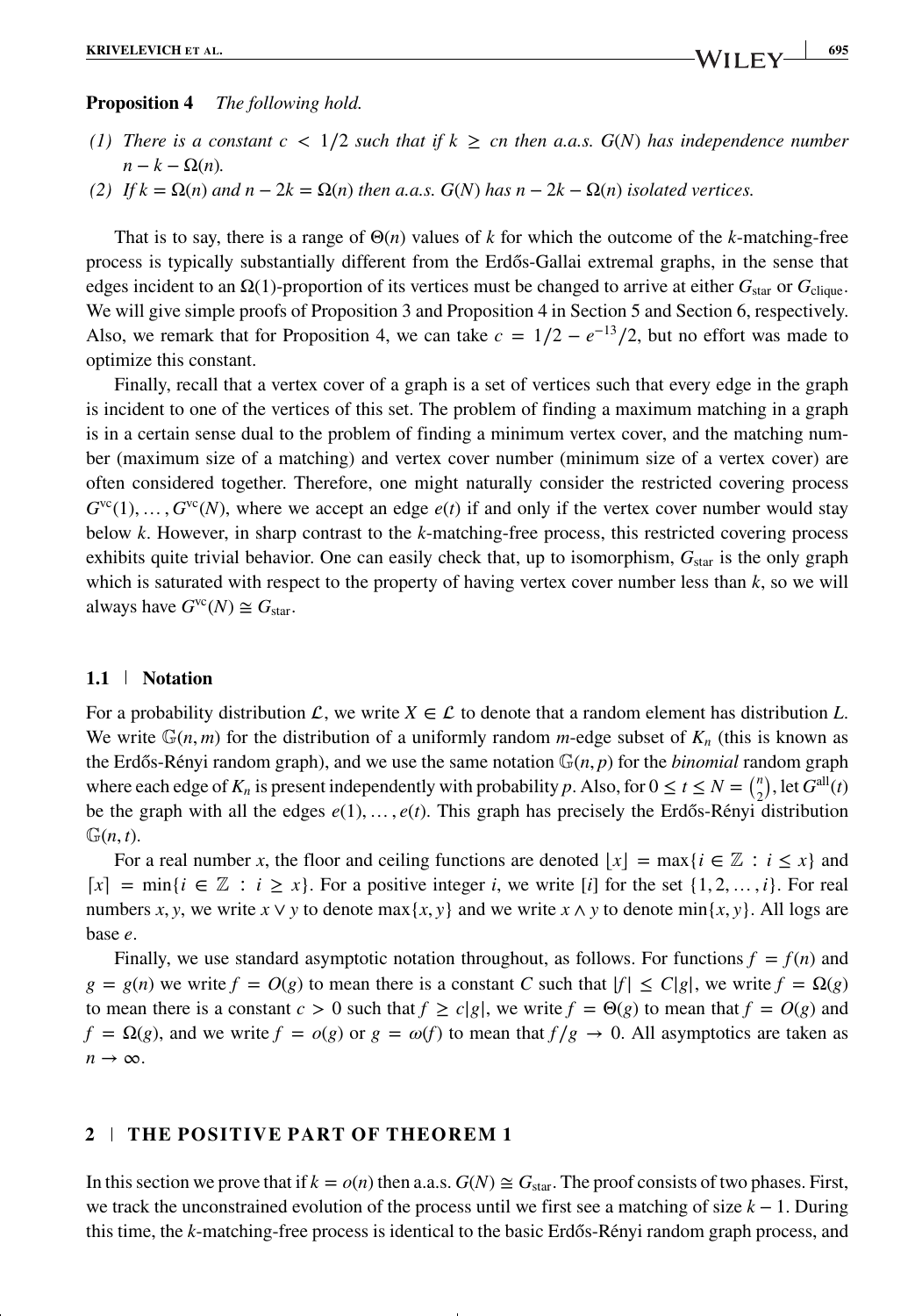is thus quite easy to analyse. In the second phase, we begin to track the formation of "augmenting paths" that would allow us to extend a (*k* − 1)-matching into a *k*-matching, and are thus forbidden. To this end, we will define an evolving partition of the vertex set into "components" of vertices connected by certain special kinds of paths. We will then couple the *k*-matching-free process with a much simpler random graph process that captures this component structure, and study this simpler process via comparison with a certain binomial random graph.

#### **2.1 The initial unconstrained evolution**

Let  $v(G)$  be the matching number of a graph *G*, and note that deterministically we have  $v(G(t))$  –  $v(G(t-1)) \in \{0, 1\}$ . So, before the matching number reaches  $k-1$ , we accept every edge. Let  $\tau =$  $\min\{t : v(G(t)) = k - 1\} \geq k - 1$  be the time that the matching number reaches  $k - 1$ . In this subsection we collect some simple a.a.s. properties of  $\tau$  and  $G(\tau)$ .

**Lemma 5** *A.a.s.*  $\tau \leq 2k$ .

*Proof* For  $t \le 2k$ ,  $G^{all}(t-1)$  has at most 2*k* edges (comprising at most 4*k* vertices), so the probability *e*(*t*) intersects these edges is at most  $4kn/(\binom{n}{2} - 2k)$  ≤  $9k/n$ . Therefore, the expected number of steps *t* ≤ 2*k* which do not increase the matching number is at most  $2k(9k/n) = 18k^2/n = o(k)$ . By Markov's inequality, this number of steps is a.a.s. at most *k*, which proves that a.a.s.  $\tau \leq 2k$ .

It follows from Lemma 5 that if we can prove that a decreasing property holds a.a.s. for the Erdős-Rényi random graph  $G^{all}(2k) \in \mathbb{G}(n, 2k)$ , then it holds a.a.s. for  $G(\tau)$ . In fact, using say [24, Proposition 1.15], it suffices to show that such a property holds a.a.s. for the binomial random graph  $\mathbb{G}(n, p)$ , where  $p = 2k/N$ .

**Lemma 6** *A.a.s.*  $G(\tau)$  *is acyclic.* 

*Proof* We show that a.a.s.  $G \in \mathbb{G}(n, p)$  is acyclic. Noting that  $np = \Theta(k/n) = o(1)$ , the expected number of cycles in *G* is

$$
\sum_{i=3}^{n} {n \choose i} (i-1)! p^{i} \le \sum_{i=1}^{\infty} \frac{(np)^{i}}{i} = -\log(1 - np) = o(1),
$$

and the desired result follows from Markov's inequality.  $\Box$ 

Next we show that most components of  $G(\tau)$  are small. Define the *susceptibility*  $S(G)$  of a graph *G* to be the sum of squares of sizes of its components. See for example [23] for background on this notion. Let  $\tilde{S}(G)$  be  $S(G)$  minus the number of isolated vertices of *G* (equivalently,  $\tilde{S}(G)$  is the sum of squares of sizes of nontrivial components of *G*).

**Lemma 7** *A.a.s.*  $\tilde{S}(G(\tau)) = o(n)$ 

*Proof* Let  $G \in \mathbb{G}(n, p)$ ; we will show that a.a.s.  $\tilde{S}(G) = o(n)$ . Let  $X_v$  be the size of the component of *v* in *G*. Conditioning on the neighborhood  $N_G(v)$  of *v* in *G*, we have

$$
X_v \leq 1 + \sum_{w \in N_G(v)} X_w^v,
$$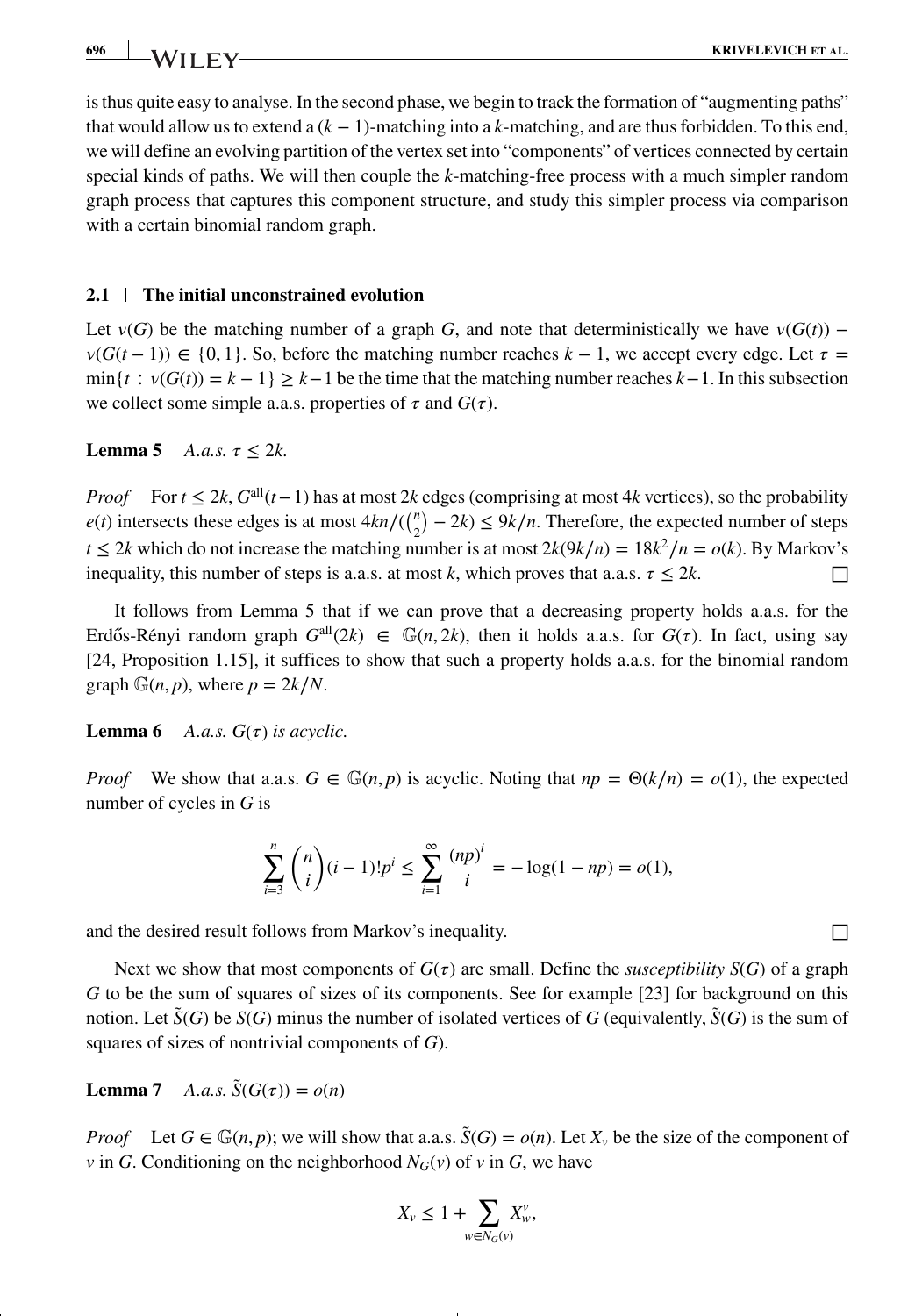where  $X_w^v \leq X_w$  is the size of the component of *w* in  $G - v$ . Note that  $X_w^v$  does not actually depend on  $N_G(v)$ , so  $\mathbb{E}\left[X_w^v \mid N_G(v)\right] = \mathbb{E}X_w^v \leq \mathbb{E}X_w$  for all  $w \neq v$ . Then

$$
\mathbb{E}[X_v | N_G(v)] \le 1 + \sum_{w \in N_G(v)} \mathbb{E}X_w,
$$
  

$$
\mathbb{E}X_v \le 1 + (n - 1)p \mathbb{E}X_v,
$$
  

$$
(1 - np)\mathbb{E}X_v \le 1,
$$
  

$$
\mathbb{E}X_v = 1 + o(1).
$$

Let *Q* be the number of isolated vertices in *G*, so  $\mathbb{E}Q = n(1 - p)^{n-1} = ne^{O(np)} = n - o(n)$  and  $\mathbb{E}\tilde{S}(G) = \mathbb{E}\left[\sum_{v} X_{v}\right] - \mathbb{E}Q = o(n)$ . The desired result follows from Markov's inequality.

In view of the above lemmas, for the rest of the proof condition on an outcome of  $\tau$ ,  $e(1)$ , ...,  $e(\tau)$ such that  $\tau \leq 2k$ , and such that  $G(\tau)$  is acyclic and satisfies  $\bar{S}(G(\tau)) = o(n)$ . Fix a  $(k-1)$ -edge matching *M* in  $G(\tau)$ , let *A* be its vertex set, and let  $B = [n] \setminus A$  contain the other vertices. For any vertex  $a \in A$ , let  $m_a$  be the unique neighbor of *a* in *M*. Note that *M* will be a maximum matching in  $G(t)$  for each  $t \geq \tau$ , by the definition of the process. Given our conditioning, note that  $e(\tau + 1), \ldots, e(N)$  is a uniformly random ordering of the pairs of vertices other than  $e(1), \ldots, e(\tau)$ .

Now, Berge's Lemma [2, Theorem 1] says that a matching is maximum if and only if there is no *augmenting path*: that is, a path that starts and ends on unmatched vertices, and alternates between edges in and not in the matching. This means that each incoming edge  $e(t)$  will be accepted if and only if its addition to  $G(t-1)$  does not create an augmenting path with respect to *M*. For the rest of the paper, "augmenting path" will refer to a path that starts and ends in *B*, and alternates between edges in *M* and not in *M*. In order to keep track of the formation of such alternating paths, we introduce some auxiliary data ("charges" and "roots"), which evolve with  $G(t)$ , as follows.

#### **2.2 Charges and roots**

We will define charges  $c_v(t) \in \{-1, 0, 1\}$  and roots  $r_v(t) \in \{0\} \cup B$  for each  $t \geq \tau$  and each vertex  $v$ . If the root of a vertex is zero we say it has no root, and if the charge of a vertex is zero we say it is uncharged. To begin with, only the vertices in *B* will be charged, and as the process  $(G(t))$ , evolves, the vertices in *A* will gradually become charged, gaining root data as this happens (charged vertices will never change their charge or root). The idea is that if a vertex is charged, that means there is an alternating path from that vertex to its root, and the sign of the charge corresponds to the parity of the length of this path. This information will allow us to deduce that certain edges are forbidden by the process.

First, we define "initial conditions," which do not actually correspond to charge and root data at any point of the process, but which will be used as a starting point to define the evolution of the charge and root data. For each  $b \in B$ , let  $c_b(*) = -1$  and  $r_b(*) = b$ , meaning that each vertex in *B* has negative charge and has itself as a root. For each  $a \in A$ , let  $c_a(*) = 0$  and  $r_a(*) = 0$ , meaning that each vertex in *A* has no charge and no root.

Next we describe how the data update at each step. For a graph *G*, and for charge and root data  $(c, r)$ , define  $c'(G, c, r)$  and  $r'(G, c, r)$  via the following procedure. Start with the charges and roots given by *c* and *r*, and repeatedly do the following. As long as there is an edge in *G* between a negatively charged vertex *v* and an uncharged vertex  $a \in A$ , give a positive charge to *a*, give a negative charge to *ma*, and give both of these newly charged vertices the same root as *v*. (If there are multiple edges between negatively charged and uncharged vertices, choose the one that was offered first.)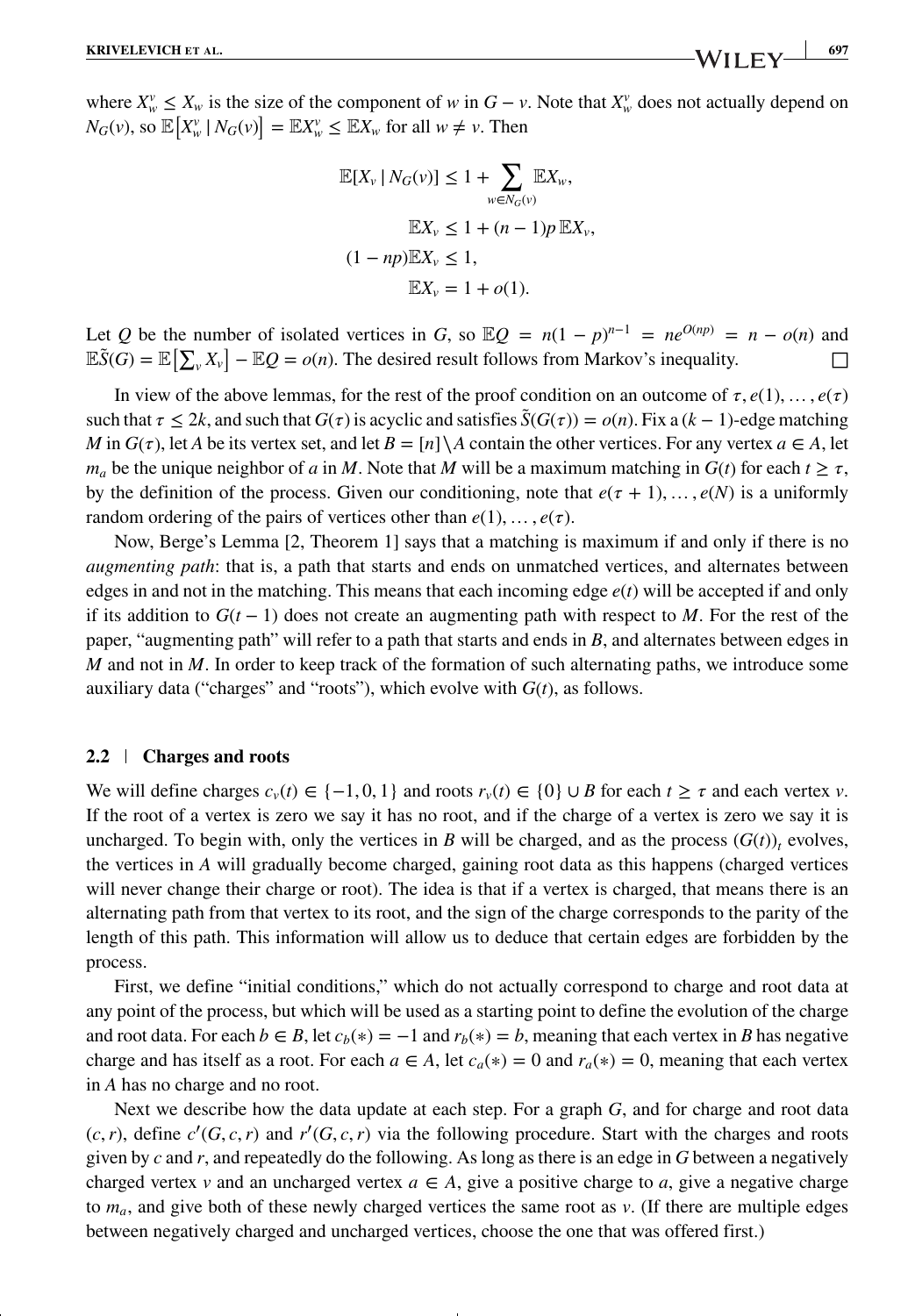

**FIGURE 1** An example of the state of the charge and root data at some time  $t \geq \tau$ . The solid edges are edges of *M*, and  $D(t) = \{D_1, D_2\}$ . Only the edges in the trees  $T<sup>b</sup>(t)$ , and the edges in the uncharged components, are depicted

 $\bigoplus b_2$ 

Finally, we can define the charge and root data associated with each  $G(t)$ ,  $t \geq \tau$ . Let  $c(\tau)$  $c'(G(\tau), c(*), r(*))$  and  $r(\tau) = r'(G(\tau), c(*), r(*))$ , and for  $t > \tau$  let  $c(t) = c'(G(t), c(t-1), r(t-1)) =$  $c'(G(t), c(*), r(*))$  and  $r(t) = r'(G(t), c(t-1), r(t-1)) = r'(G(t), c(*), r(*))$ . For  $t \ge \tau$  and  $b \ne 0$  let  $C^b(t) = \{a \in A : r_a(t) = b\}$  be the "charge component" of vertices in *A* which have root *b*, and let  $C(t)$ be the collection of all such components which are nonempty. Note that the edges that were used to charge the vertices of  $C^b(t)$  form a tree  $T^b(t)$  on the vertex set  $C^b(t) \cup \{b\}$ , rooted at *b*. Also, let  $D(t)$  be the set of connected components in the subgraph of  $G(t)$  induced by the  $c(t)$ -uncharged vertices, and define  $F(t) = C(t) \cup D(t)$  as the set of "generalized components," which partition *A*. See Figure 1 for an illustration.

We will next show that to prove Theorem 1 it suffices, roughly speaking, to prove that edges within generalized components are much rarer than edges between *A* and *B*. To state this as a lemma, we define some hitting times, for each  $a \in A$ . (Formally, we allow these hitting times to take the value  $\infty$ if their corresponding events never occur.)

- Let  $\tau_a^F$  be the first time  $t > \tau$  that we are offered an edge  $e(t)$  between *a* and the rest of its generalized component in  $\mathcal{F}(t - 1)$ , or between *a* and  $r_a(t - 1)$ .
- Let  $\tau_a^B$  be the first time  $t > \tau$  that we are offered an edge  $e(t)$  between *a* and  $B \setminus \{r_a(t-1)\}\)$ . Note that  $B \setminus \{r_a(t-1)\} = B$  if *a* is uncharged at time  $t-1$ . Note also that  $\tau_a^B < \infty$  because we are assuming that  $\tau < 2k < |B|$ .
- Let  $\tau_a^C \leq \tau_a^B$  be the time  $t \geq \tau$  at which *a* becomes charged.

#### **Lemma 8**  $v_v^F > \tau_{m_v}^B$  *for all*  $v \in A$ *, then*  $G(N) \cong G_{\text{star}}$ *.*

 $\overline{B}$ 

 $\ominus b_1$ 

*Proof* We will show that if  $\tau_v^F > \tau_{m_v}^B$  for all *v*, then *G*(*N*) has no edges between negatively charged vertices, which implies that  $G(N) \cong G_{\text{star}}$ . Indeed, at the end of the process each edge of *M* will have one positively charged and one negatively charged vertex, so there will be *k* − 1 negatively charged vertices in *A*. Combined with the  $n - 2(k - 1)$  negatively charged vertices in *B*, we will have proved that  $G(N)$  has an independent set of size  $n - k + 1$ , which means it is isomorphic to a subgraph of *G*star. But *G*(*N*) is *k*-matching-saturated, so it cannot be a proper subgraph of the *k*-matching-free graph  $G_{\text{star}}$ .

Note first that there can never be any edge between negatively charged vertices with different roots  $b, b' \in B$ , because this would give an augmenting path between *b* and *b'*. Now, we consider the possible ways that an edge between negatively charged vertices with the same root could arise. The simplest possibility is that we could accept an edge  $e(t)$  between two such vertices that are already negatively charged. The second possibility is that the process of charging vertices (via the introduction of an edge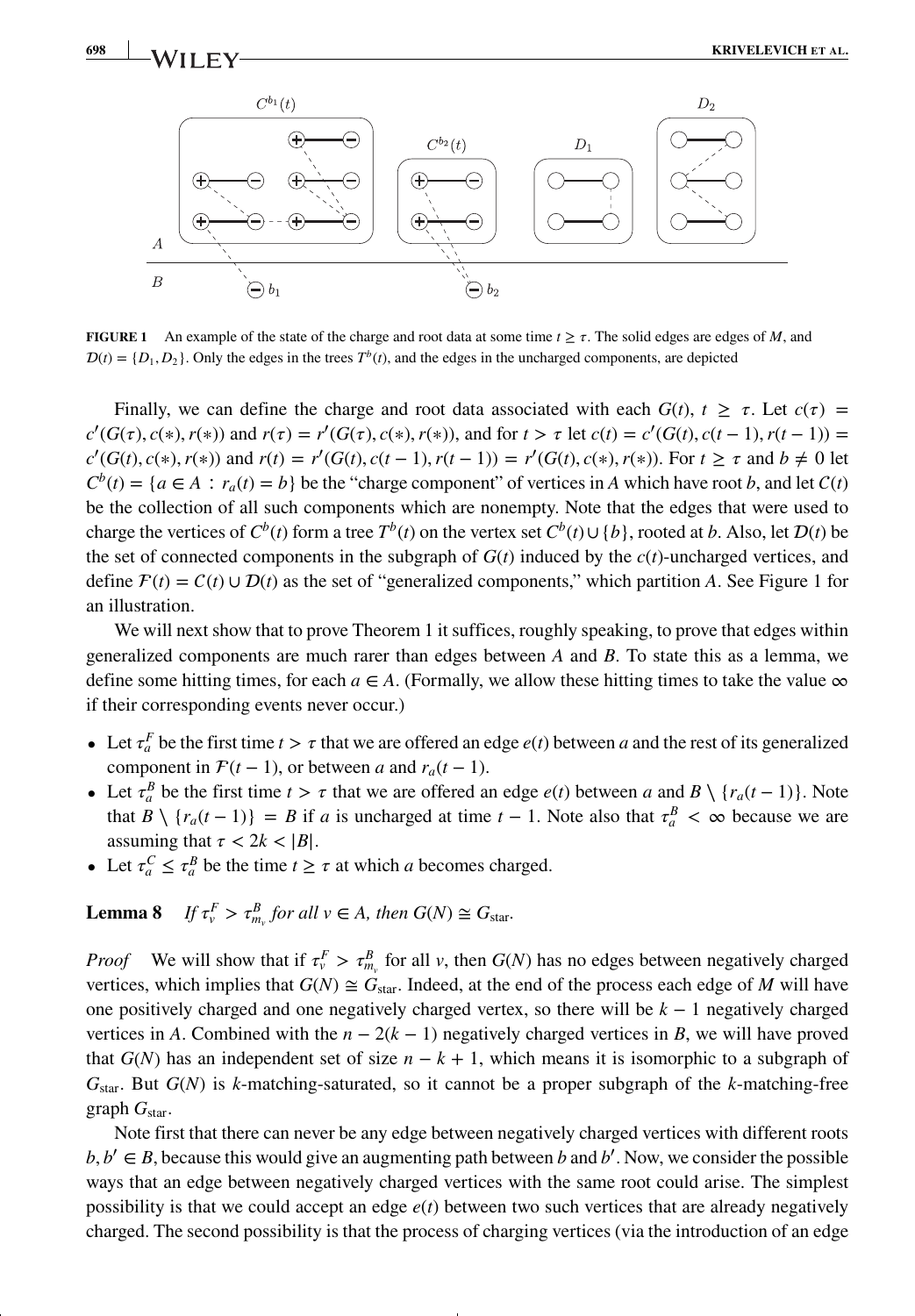*e*(*t*) between a negatively charged vertex *v* with root *b* and an uncharged vertex *a*) can somehow result in the previously uncharged endpoints of an existing edge *e* becoming negatively charged. Observe that this second possibility can only occur if *e* was previously in a cycle in its uncharged component. Indeed, the entire subtree *T* of  $T^b(t)$  rooted at *a* would have been newly charged at step *t*, and since the charges  $c(t)$  give a proper 2-coloring of *T*,  $T \cup \{e\}$  must have had a cycle. Since we are assuming that  $G(\tau)$  is acyclic, it suffices to prove:

- (1) we never accept an edge that creates a cycle among the uncharged vertices, and;
- (2) we never accept an edge between two negatively charged vertices with the same root.

First, since  $\tau_v^F > \tau_{m_v}^B \ge \tau_v^C$  for each *v*, we are never even offered an edge *e*(*t*) between an uncharged vertex and the rest of its component  $D \in \mathcal{D}(t-1)$ . This immediately proves (1).

Next, consider a vertex *v* which becomes negatively charged (with root *b*) at time  $\tau_v^C$ . Let  $S_v$  be the set of negatively charged vertices  $w \in C^b(\tau_v^C) \cup \{b\}$  such that the unique path between *b* and *w* in the tree  $T^b(\tau_v^C)$  does not pass through *v*. (This set  $S_v$  does not evolve with *t*.) Note that at any time *t*, for any negatively charged distinct  $v, w \in C^b(t) \cup \{b\}$ , we always have  $w \in S_v$  or  $v \in S_w$  (in particular, we will have  $w \in S_v$  if *v* was charged later than *w*). The relevance of these sets is that if there is already an edge from  $m_v$  to  $B \setminus \{b\}$ , then an edge from  $v$  to  $S_v$  would create an augmenting path, so is forbidden.

For any  $v \in A$ , note that if conditions (1) and (2) have not been violated yet at time  $\tau_{m_v}^B - 1$ , then  $G(\tau_{m_v}^B - 1)$  has an independent set of size  $n - k + 1$ , consisting of the negatively charged vertices and one colour class (not containing  $m_v$ ) of a 2-colouring of the uncharged vertices. Unless  $m_v$  is already negatively charged, meaning that *v* is positively charged, this independent set would not be affected by the addition of  $e(\tau_{m_v}^B)$ , so  $G(t-1) + e(t)$  has no *k*-matching and  $e(\tau_{m_v}^B)$  is accepted. Since  $\tau_{m_v}^B < \tau_v^F$ , this means that if  $\nu$  is ever negatively charged then no edge between  $\nu$  and  $S_{\nu}$  can ever be accepted. Applying this argument iteratively to all *v*, in order of  $\tau_{m_v}^B$ , proves (2).

Now, to prove that edges within generalized components are much rarer than edges between *A* and *B*, it will suffice to show that most generalized components are likely to remain "small" throughout the process. For a partition  $\mathcal G$  of A, let  $\mathcal S(\mathcal G)$  be the sum of squares of sizes of its parts. It would be most natural to try to show that  $S(F(t))$  is small for each *t*, but for technical reasons it is more convenient to individually deal with the  $C(t)$  and  $D(t)$ . We can view each  $C(t)$  (respectively, each  $D(t)$ ) as a partition of *A* by putting each uncharged (respectively, charged) vertex in its own singleton part. Note that the sequence of partitions  $C(t)$  is "monotone" in the sense that for each  $t > \tau$ ,  $C(t - 1)$  is a refinement of  $C(t)$ . This is not true for the  $D(t)$ , because when part of an uncharged component gains charge, it splits into singleton components. So, let  $D(t)$  be the finest common coarsening of the partitions  $\mathcal{D}(\tau), \ldots, \mathcal{D}(t)$ . Equivalently, this means that  $\overline{\mathcal{D}}(t)$  is the set of connected components of the union of all the uncharged subgraphs up to time *t*. The following lemma reduces Theorem 1 to a.a.s. bounds on  $S(C(N))$  and  $S(\overline{\mathcal{D}}(N))$ .

**Lemma 9** *To prove that a.a.s.*  $\tau_v^F > \tau_{m_v}^B$  *for all v*  $\in$  *A, it suffices to prove that a.a.s.* 

$$
S(C(N)), S(\overline{D}(N)) = o(n).
$$

*Proof* For each  $v \in A$ , let  $F_v(t) \in \mathcal{F}(t)$ ,  $C_v(t) \in \mathcal{C}(t)$  and  $D_v(t) \in \overline{\mathcal{D}}(t)$  be the parts containing *v* in the partitions  $\mathcal{F}(t)$ ,  $C(t)$  and  $\overline{\mathcal{D}}(t)$  respectively. Let  $X_v(t) = |C_v(t)| + |D_v(t)|$ , and let  $S^X(t) = \sum_{v \in A} X_v(t)$ . So,  $|F_v(t)| \leq X_v(t)$ , the sequence of  $S^X(t)$  is monotone nondecreasing in *t*, and we are assuming that a.a.s.  $S^X(N) = S(C(N)) + S(\overline{D}(N)) = o(n)$ .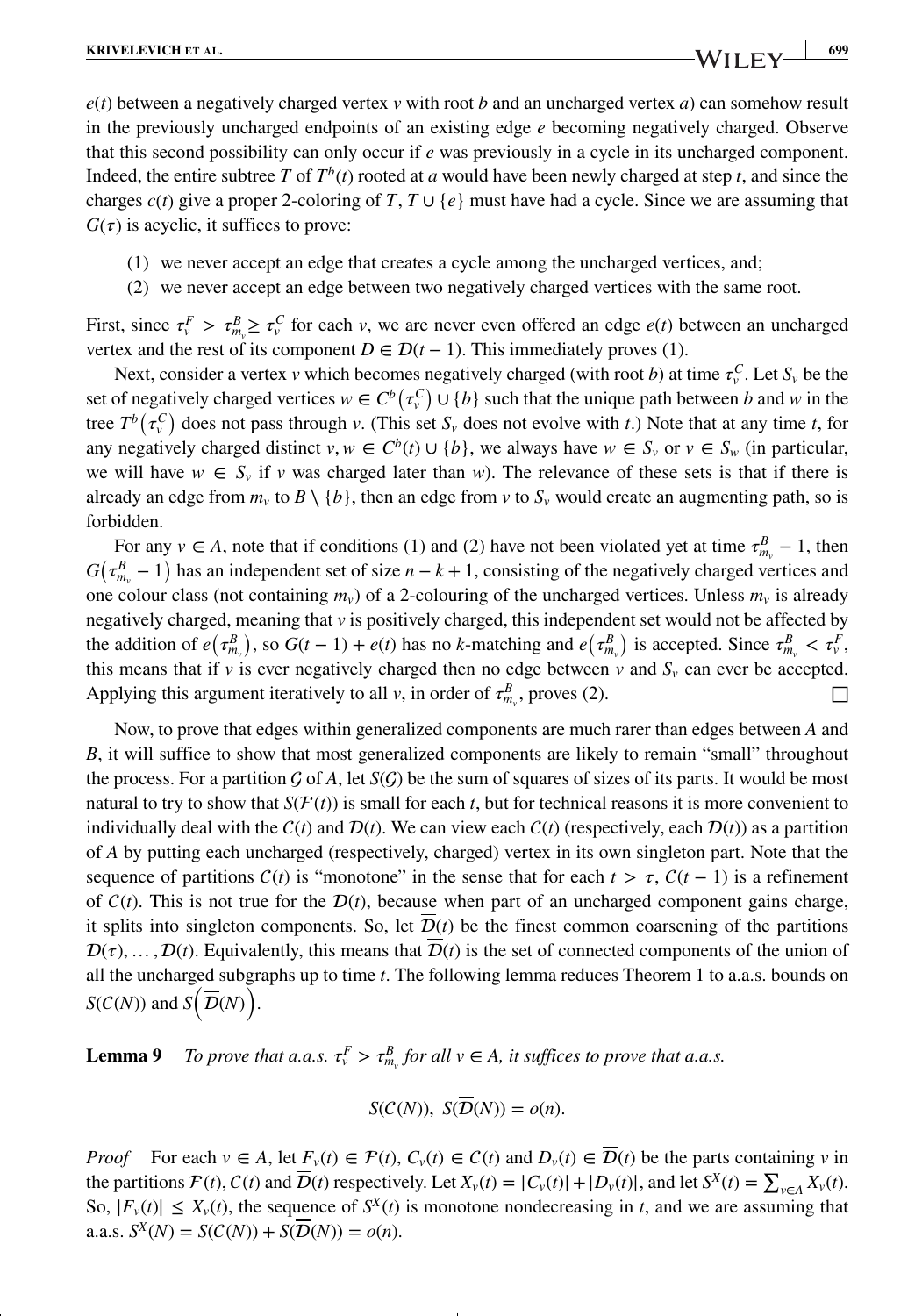$$
\frac{700}{100}
$$

By considering the events  $\{t = \tau_v^F < \tau_{m_v}^B\}$  for each  $t \ge \tau$  and  $v \in A$ , it would be possible to show that

$$
\Pr\left(\bigcup_{v\in A}\left\{\tau_{v}^{F} < \tau_{m_{v}}^{B}\right\}\right) \leq \frac{2\sum_{v\in A}\mathbb{E}X_{v}(N)}{n} = \frac{2\mathbb{E}S^{X}(N)}{n}.
$$

However, an a.a.s. bound on  $S^X(N)$  does not (directly) imply that  $\mathbb{E}S^X(N) = o(n)$ . To overcome this difficulty, we essentially stop the process as soon as  $S^X(N)$  gets too large. To be precise, choose  $f = o(n)$ such that a.a.s.  $S^X(N) \leq f$ , and let

$$
\tau_f^S = \min\left\{t \le N : S^X(t) > f\right\} \wedge (N+1),
$$

so that a.a.s.  $\tau_f^S = N + 1$ , and therefore a.a.s.  $\tau_{m_v}^B \wedge \tau_f^S = \tau_{m_v}^B$ . Then,  $S^X(\tau_f^S - 1) \le f = o(n)$ , so it suffices to show that

$$
\Pr\left(\bigcup_{v\in A} \left\{\tau_v^F \le \tau_{m_v}^B \wedge \tau_f^S\right\}\right) \le \frac{2\mathbb{E}S^X(\tau_f^S - 1)}{n}.\tag{1}
$$

Consider any  $t > \tau$  and  $v \in A$ , and condition on  $e(\tau + 1), \ldots, e(t-1)$ . If  $t-1 < \tau_v^F \wedge \tau_{m_v}^B \wedge \tau_f^S$  then there are at most  $| (F_v(t-1) \cup \{ r_v(t-1) \}) \setminus \{ v \} | \leq |F_v(t-1)|$  choices for  $e(t)$  that would cause  $t = \tau_v^F$ . There are at least  $|B \setminus \{r_v(t-1)\}| - \tau \ge n/2$  choices for  $e(t)$  that would cause  $t = \tau_v^F \wedge \tau_{m_v}^B$ . (Here we account for the fact that  $\tau$  edges had already been offered at time  $\tau$ , and are therefore not viable candidates for *e*(*t*).) So,

$$
\Pr\left(\tau_v^F = t \le \tau_j^S \middle| \tau_v^F \land \tau_{m_v}^B = t, e(\tau + 1), \dots, e(t - 1)\right)
$$
\n
$$
= \frac{\Pr\left(\tau_v^F = t \le \tau_j^S \middle| e(\tau + 1), \dots, e(t - 1)\right)}{\Pr\left(\tau_j^S \tau_v^F \land \tau_{m_v} = t \middle| e(\tau + 1), \dots, e(t - 1)\right)}
$$
\n
$$
\le \frac{|F_v(t - 1)|}{n/2}.
$$

It follows that

$$
\Pr\left(\tau_v^F \le \tau_{m_v}^B \land \tau_f^S \middle| \tau_v^F \land \tau_{m_v}^B = t\right) = \Pr\left(\tau_v^F = t \le \tau_f^S \middle| \tau_v^F \land \tau_{m_v}^B = t\right)
$$

$$
\le \frac{2 \mathbb{E} \left| F_v \left( \tau_f^S - 1 \right) \right|}{n} \le \frac{2 \mathbb{E} X_v(\tau_f^S - 1)}{n}.
$$

Since this holds for all *t*, we in fact have

$$
\Pr\left(\tau_{\nu}^F \leq \tau_{m_{\nu}}^B \wedge \tau_{f}^S\right) \leq \frac{2 \mathbb{E} X_{\nu}(\tau_{f}^S - 1)}{n}.
$$

The desired inequality (1) follows, by the union bound.  $\Box$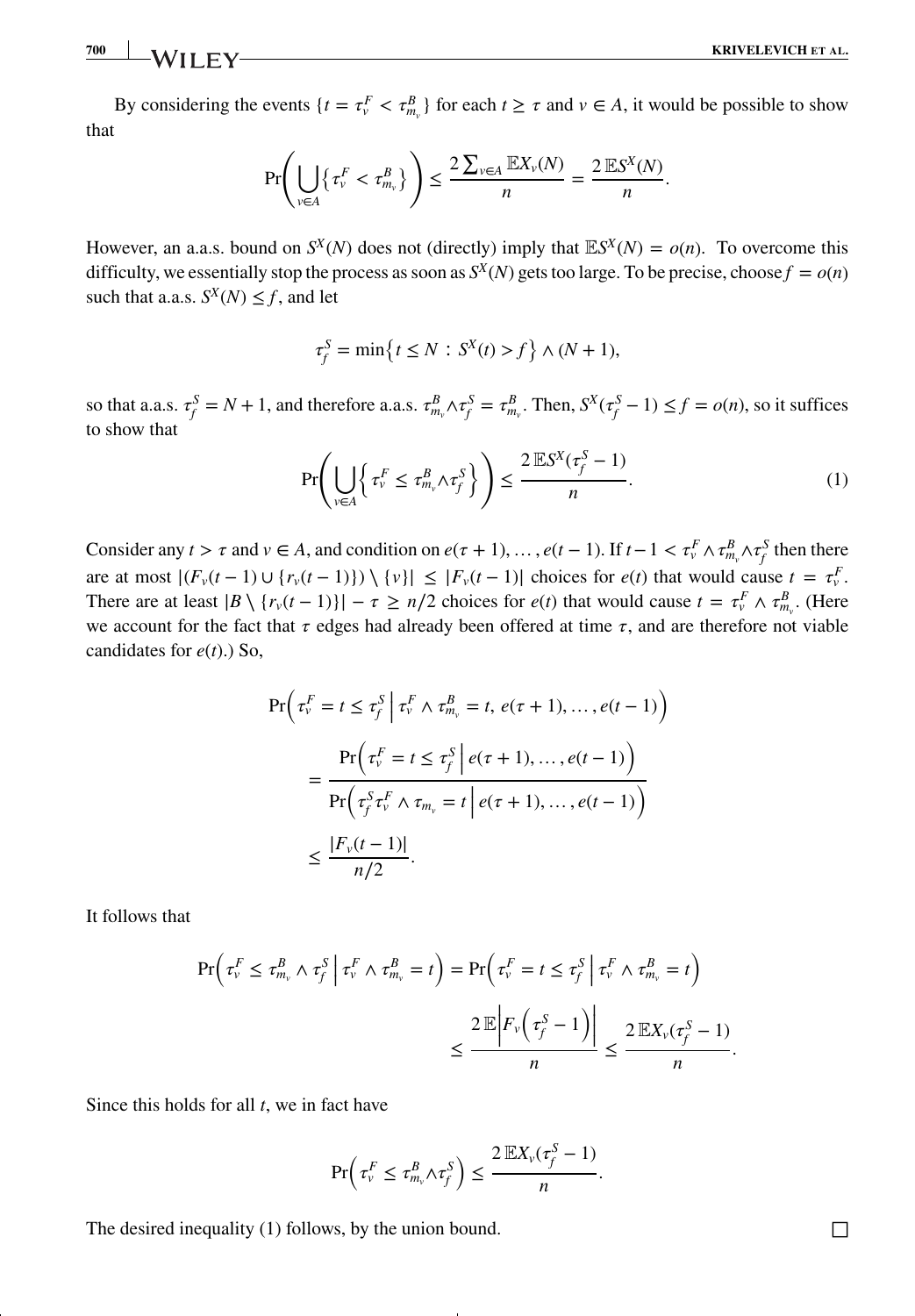### **2.3 Coupling with a simpler process**

In this section we define an auxiliary random graph process  $G'(t)$  based on  $G(t)$ , which captures most of its generalized component structure but is much simpler to analyse. Each *G*′ (*t*) will be a graph on the vertex set *A*. To start with, define  $G'(\tau)$  to contain a clique on the vertex set of each generalized component  $F \in \mathcal{F}(\tau)$ . Then, for every  $t > \tau$  and every  $v \in A$ , let  $E_v(t)$  be the event that there was an edge  $e(t')$ , with  $\tau \le t' \le t$ , between *B* and *v*. Let  $e(t) = \{v(t), w(t)\}$ , and for all  $t > \tau$ , let

$$
G'(t) = \begin{cases} G'(t-1) & \text{if } E_{\nu(t)}(t) \text{ and } E_{\nu(t)}(t) \text{ both hold, or if } e(t) \nsubseteq A; \\ G'(t-1) + e(t) & \text{otherwise.} \end{cases}
$$

That is to say, we reject an edge within *A* only if both of its endpoints have already been offered an edge to *B*.

Now, let  $\mathcal{F}'(t)$  be the set of connected components of  $G'(t)$ . We would like to be able to say that for each *t*, the partition  $F(t)$  is a refinement of the partition  $F'(t)$ , so that we can control  $S(C(N))$  and  $S(D(N))$  via  $S(\mathcal{F}'(N))$ . This turns out to be almost true, except for the fact that an uncharged component *D* can merge with a charge component  $C^b(t-1)$  via an edge  $e(t)$  from *D* to *b*, and such edges are "invisible" to the process  $G'(t)$ .

So, we define a slight refinement  $C'(t)$  of  $C(t)$  ignoring these "invisible" edges, such that  $C'(t)$ really is a refinement of  $\mathcal{F}'(t)$ ; we will bound  $\mathcal{S}(\mathcal{C}'(N))$  via  $\mathcal{S}(\mathcal{F}'(N))$  and deal with the coarsening of  $C'(t)$  to  $C(t)$  separately. First we define the refinement  $C_{sub}(t)$  of  $C(t)$  obtained by splitting each  $C^b(t)$ into the connected components of the forest  $T^b(t) - b$  (we call these "sub-components"). Then let  $C'(t)$ be the finest common coarsening of  $C_{sub}(t)$  and  $C(\tau)$ . That is to say, we only group vertices which are in the same charge component because they were directly charged by each other, not by their external root, unless they had already been charged in this way by time  $\tau$ .

#### Lemma 10 (*N*) and  $D(N)$  are both refinements of  $F'(N)$ , as partitions of A.

*Proof* Let  $G(t) = D(t) \cup C'(t)$ . Since  $\mathcal{F}'(t)$  is monotone in the sense that each  $\mathcal{F}'(t-1)$  is a refinement of  $F(t)$ , it suffices to prove that for each  $\tau \leq t \leq N$ ,  $G(t)$  is a refinement of  $F'(t)$ . First note that  $G(\tau) = \mathcal{F}'(\tau)$  by definition. Now, there are two ways  $G(t)$  can differ from  $G(t-1)$ . The first possibility is that an edge  $e(t)$  is accepted for  $G(t)$  between two uncharged vertices in different components  $D_1, D_2 \in$  $D(t-1)$ , in which case those components are merged to give  $D(t)$ . The second possibility is that  $e(t)$ is accepted for  $G(t)$  between an uncharged vertex (in a component  $D \in \mathcal{D}(t)$ , say) and a negatively charged vertex *w* (with root *b*, say), in which case some subset  $U \subseteq D$  gains charge and is added to the relevant sub-component of  $C^b(t-1)$ . In this case, *w* could be *b* itself (in which case  $G(t)$  is a refinement of  $\mathcal{G}(t-1)$ ), or *w* could be in  $C^b(t-1) \subseteq A$ . Considering all possibilities, it suffices to show that every edge between an uncharged vertex and another vertex in  $A$ , which is accepted for  $G(t)$ , is also accepted for  $G'(t)$ . To see this, note that if  $E_v(t)$  holds, then  $t \ge \tau_v^B \ge \tau_v^C$ , meaning that *v* is charged at time *t*.

Now we show how to control  $S(C(N))$  and  $S(\overline{D}(N))$  via  $S(\mathcal{F}'(N)) = S(G'(N))$ .

**Lemma 11** *To prove that a.a.s.*  $S(C(N)), S(\overline{D}(N)) = o(n)$ *, it suffices to prove that a.a.s.*  $S(G'(N)) = o(n)$ .

*Proof* First note that by Lemma 10, a.a.s.  $S(\overline{D}(N)) \leq S(\mathcal{F}'(N)) = o(n)$ .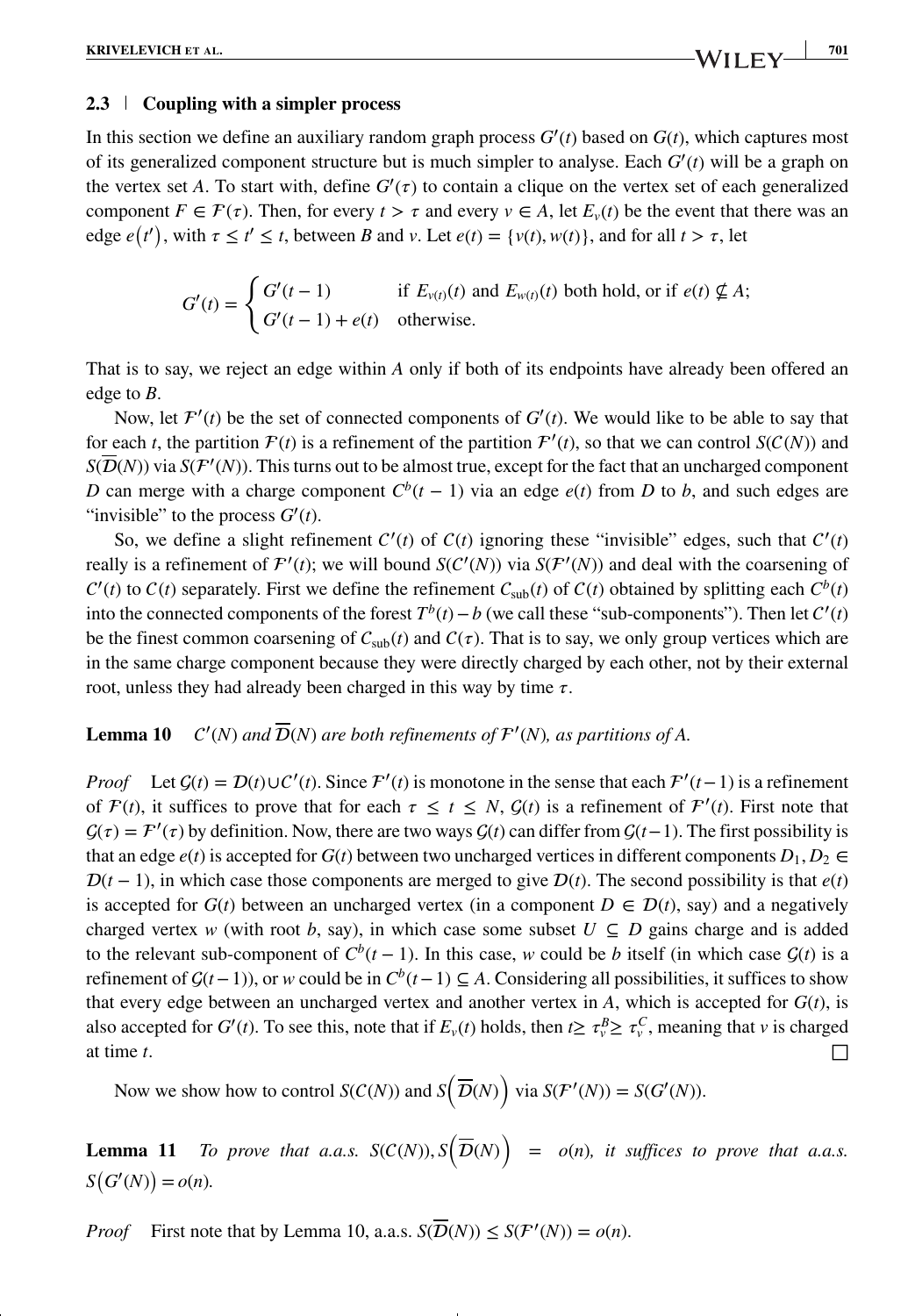**702 KRIVELEVICH** ET AL.

Next, let  $\mathcal E$  be the relative ordering of all edges in the sequence  $e(\tau+1), \ldots, e(N)$  which are between *A* and *B*. Recalling that we are conditioning on  $e(1), \ldots, e(\tau)$ , and observing that  $C'(t)$  can only differ from  $C'(t-1)$  if  $e(t)$  is between two vertices in *A*, note that  $C'(N)$  does not depend on  $\mathcal{E}$ . By Lemma 10, we can assume that a.a.s.  $S(C'(N)) \leq S(F'(N)) = o(n)$ , so condition on an outcome of  $C'(N)$  with this property. This does not change the distribution of  $\mathcal{E}$ .

Now, for  $C \in C'(N)$ , let  $r(C)$  be the common root of all elements of *C*, corresponding to the first edge that was offered between *C* and *B*. For some  $C \in C'(N)$ , we may have already seen an edge between *C* and *B* by time  $\tau$ , meaning that  $r(C)$  is determined. Let *Q* be the set of such *C*. For all other *C*, by the randomness of  $\mathcal{E}$ , the root  $r(C)$  is uniformly distributed in *B*, and these roots are independent of each other.

For each  $C \in C'(N)$ , let  $C^* \in C(N)$  be charge component which includes *C*. We will estimate each  $\mathbb{E}|C^*|$ . To this end, note that

$$
C^* = \bigcup_{C' \in C'(N): r(C') = r(C)} C'.
$$

Now, in in the case where  $C \notin Q$ , for each  $C' \neq C$  we have  $r(C) = r(C')$  with probability  $1/|B| =$  $(1 + o(1))/n$ , so

$$
\mathbb{E}|C^*| \leq |C| + (1 + o(1)) \sum_{C' \in C'(N)} \frac{|C'|}{n} = |C| + o(1).
$$

Alternatively, if  $C \in \mathcal{Q}$  then *C* is the only component in  $\mathcal{Q}$  with root  $r(C)$ , and for each  $C' \notin \mathcal{Q}$  we have  $r(C) = r(C')$  with probability  $1/|B|$ , so

$$
\mathbb{E}|C^*| \le |C| + (1 + o(1)) \sum_{C' \in C'(N) \setminus \mathcal{Q}} \frac{|C'|}{n} = |C| + o(1).
$$

Combining both cases, with  $C_v \in C'(N)$  as the part containing *v* in  $C'(N)$ , we have

$$
\mathbb{E} S(C(N)) = \sum_{v \in A} \mathbb{E} |C_v^*| \le \sum_{v \in A} |C_v| + o(|A|) = O(S(C'(N))) = o(n).
$$

The desired result follows by Markov's inequality.  $\Box$ 

Now, apart from the edges in  $G'(\tau)$ , note that each edge in  $G'(N)$  is present with probability  $\Theta(1/n)$ . This is because the condition for including an edge  $\{u, v\}$  is that it must be offered before any of the edges between *u* and *B*, or before any of the edges between *v* and *B*, and there are  $\Theta(n)$  edges of both types. Although the edges of *G*′ (*N*) are not independent, we will see in the next subsection that we can nevertheless reduce our problem to a comparable problem concerning a certain binomial random graph where each edge is independently present with probability 1∕*n*. We remark that the susceptibility of the union of a random graph and a fixed sparse random-like graph has already been studied, by Spencer and Wormald [33] and by Bohman, Frieze, Krivelevich, Loh and Sudakov [4]. However our methods will be much simpler, and will resemble the proof of Lemma 7.

### **2.4 Reducing to a binomial random graph**

First we define intermediate random graphs  $G^{\text{Unif}}$ ,  $G^{\text{Exp}}$  on the vertex set *A*, which stochastically dominate  $G'(N)$ . Let  $B' \subseteq B$  be a set of  $n - o(n)$  isolated vertices in  $G(\tau)$ , let  $(\eta_{a,b})_{a \in A, b \in B'}$  and  $(\eta_e)_{e \in {A \choose 2}}$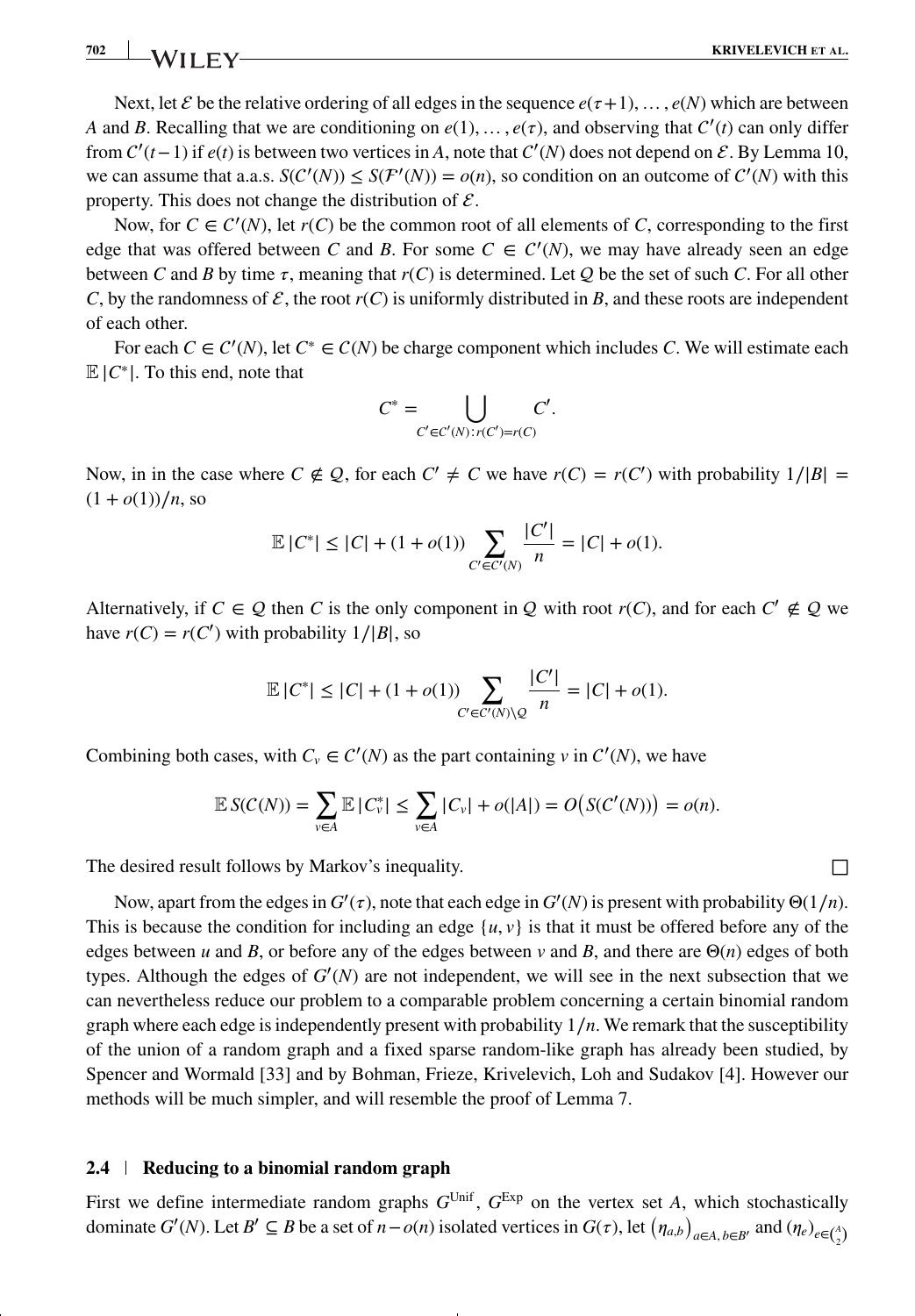be independent random variables uniformly distributed in the interval [0*,* 1]. Almost surely each is distinct, so these random variables induce a uniformly random ordering of the possible edges within *A* and between A and B. Put an edge  $e = \{v, w\}$  in  $G^{\text{Unif}}$  if  $e \in G'(\tau)$ , or if  $\eta_e \le (\min_{b \in B'} \eta_{v,b}) \vee (\min_{b \in B'} \eta_{w,b})$ . This graph is defined so that it stochastically dominates *G*′ (*N*).

Now, note that the uniform distribution Unif(0*,* 1) is stochastically dominated by the exponential distribution Exp(1) (one can see this by comparing cumulative distribution functions), and recall that the minimum of *m* independent Exp(1) random variables has the distribution Exp(*m*). So, let ( $\gamma$ <sup>*v*</sup><sub>*v*</sub> $\epsilon$ <sup>*A*</sup> be independent  $\text{Exp}(|B'|)$  random variables, and define  $G^{\text{Exp}}$  by putting an edge  $e = \{v, w\}$  in  $G^{\text{Exp}}$  if  $e \in G'(\tau)$ , or if  $\eta_e \leq \gamma_v \vee \gamma_w$ . Then  $G^{\text{Exp}}$  stochastically dominates  $G^{\text{Unif}}$ .

Next, let  $G^*$  be the graph obtained by starting with  $G'(\tau)$  and blowing up each vertex *v* into a clique of size  $2|\gamma_v n| + 3$ . This means that each vertex is replaced with a clique, and two vertices of  $G^*$  in different cliques are adjacent if their corresponding vertices in  $G'(\tau)$  were adjacent. Given  $G^*$ (with vertex set  $V^*$ , say), let  $G^p$  be a random graph on the same vertex set  $V^*$ , where each of the  $\binom{|V^*|}{2}$ edges is independently present with probability  $1/n$ . We will show that in a certain sense  $G^* \cup G^p$ dominates *G*Exp.

**Lemma 12** *Let E be the event that each*  $\gamma_v \leq 2 \log n/n$ , and condition on  $(\gamma_v)_{v \in A}$  satisfying E. For *each v*,  $w \in A$  with  $v \neq w$ , let  $p_{v,w}$  be the probability that there is at least one edge between the blowup *of v and the blowup of w, in G. Then*  $p_{v,w} \geq \gamma_v \vee \gamma_w$ *.* 

*Proof* We have

$$
p_{v,w} := 1 - (1 - 1/n)^{(2\lfloor \gamma_v n \rfloor + 3)(2\lfloor \gamma_w n \rfloor + 3)}.
$$

By Taylor's theorem (expanding around  $p = 0$ ), for all  $p, x \ge 0$ ,

$$
(1 - p)^x \le 1 - px + p^2x(x - 1)/2 \le 1 - px(1 - px),
$$

and since each  $\gamma_v \leq 2 \log n/n$ , we have  $\left(2\left[\gamma_v n\right] + 3\right)\left(2\left[\gamma_w n\right] + 3\right) \leq 17 \log^2 n$ . So,

$$
p_{v,w} \ge (1 - 17 \log^2 n/n) (2[\gamma_v n] + 3)(2[\gamma_w n] + 3)/n
$$
  
>  $\frac{1}{2} (2\gamma_v n + 1) (2\gamma_w n + 1)/n$   
>  $\gamma_v + \gamma_w \ge \gamma_v \vee \gamma_w$ ,

as desired.  $\Box$ 

Lemma 12 shows that  $G^{Exp}$  and  $G^* \cup G^p$  can be coupled in such a way that  $S(G^* \cup G^p) \geq S(G^{Exp})$ whenever *E* holds. Note that  $Pr(\gamma_v > x) = e^{-|B'|x}$ , so  $Pr(\gamma_v > 2 \log n/n) = o(1/n)$ , and in fact *E* a.a.s. holds. Recalling that *G*Exp stochastically dominates *G*′ (*N*), to prove Theorem 1 via Lemmas 8, 9 and 11 it suffices to prove the following lemma.

**Lemma 13** *A.a.s.*  $S(G^* \cup G^p) = o(n)$ *.* 

*Proof* For each connected component  $F \in \mathcal{F}'(\tau)$ , let  $X_F = \sum_{v \in F} \gamma_v$ . The size of the corresponding blown-up component in  $G^*$  is  $3|F| + 2n \sum_{v \in F} |y_v| \leq 3|F| + 2nX_F$ . Now,  $\mathbb{E}y_v = 1/|B'|$  and  $Var \gamma_{v} = 1/|B'|^{2}$ , so  $E X_{F} = |F|/|B'|$ ,  $Var X_{F} = |F|/|B'|^{2}$  and  $E X_{F}^{2} = |F|(|F| + 1)/|B'|^{2}$ . Recalling that  $|B'| = n - o(n)$ , we have

$$
\mathbb{E}(3|F| + 2nX_F)^2 = 9|F|^2 + 12n|F|\mathbb{E}X_F + 4n^2\mathbb{E}X_F^2 = O(|F|^2).
$$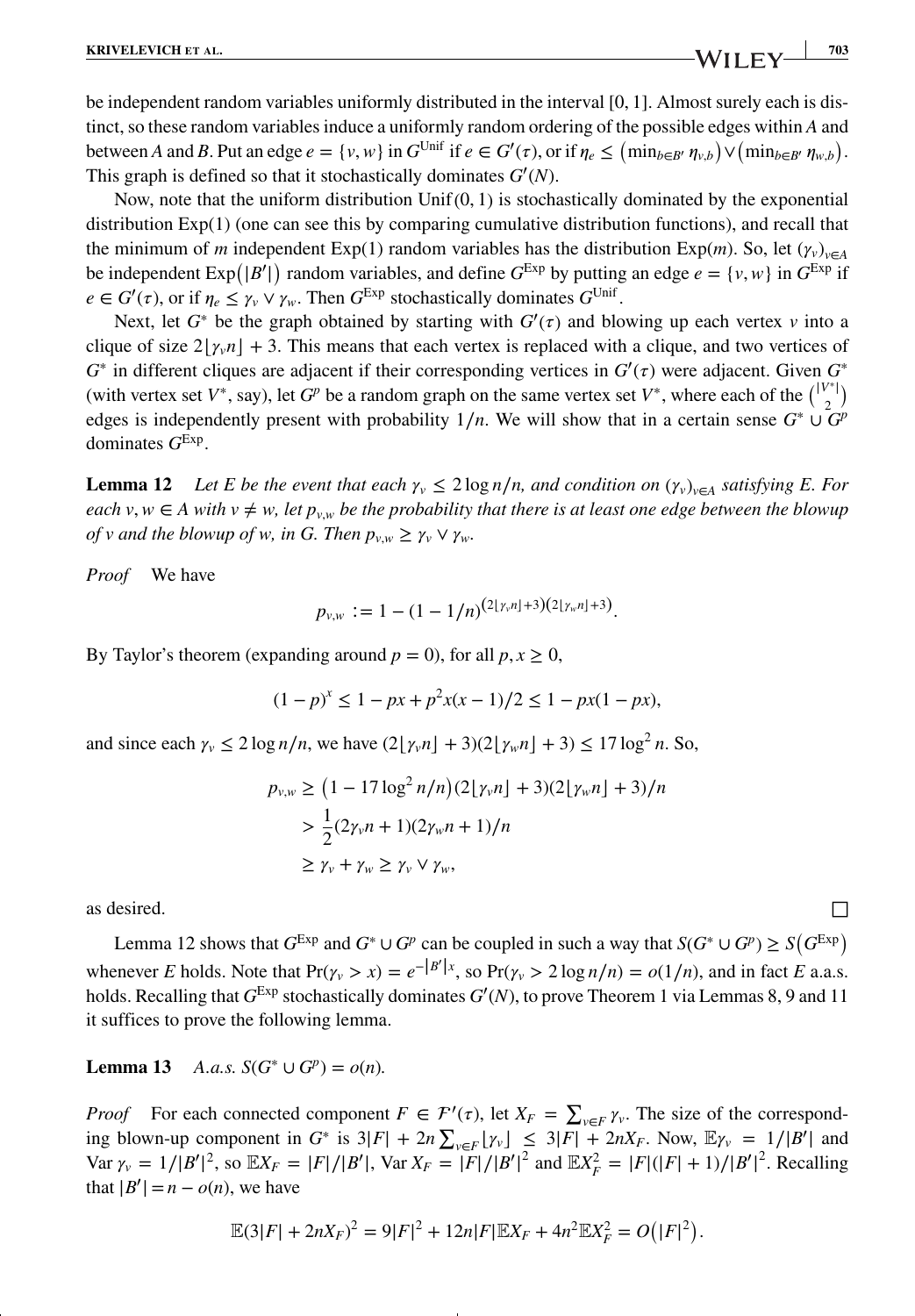The components of  $G'(\tau)$  are subsets of nontrivial components of  $G(\tau)$ , so  $S(G'(\tau)) \leq \tilde{S}(G(\tau)) = o(n)$ , and

$$
\mathbb{E}S(G^*) = \sum_{F \in F'(x)} \mathbb{E}(3|F| + 2nX_F)^2 = O\left(\sum_{F \in F'(x)} |F|^2\right) = O(S(G'(x))) = o(n).
$$

By Markov's inequality, a.a.s.  $S(G^*) = o(n)$ , so for the rest of the proof we condition on an outcome of *G*<sup>∗</sup> satisfying this property.

Now we proceed in a similar way to the proof of Lemma 7. Let  $F_v$  be the component of  $v$  in  $G^*$ , let  $G^*_{\nu}$  be obtained from  $G^*$  by deleting all edges incident to  $\nu$ , and let  $Y_{\nu}$  be the size of the component of *v* in  $G_v^* \cup G_v^p$ . Let  $Y_w^v \leq Y_w$  be the size of the component of *w* in  $(G_w^* \cup G_v^p) - v$ . Conditioning on  $N_{G_p}(v)$ , we have

$$
Y_v \le 1 + \sum_{u \in N_{G^p}(v)} \sum_{w \in F_u} Y_w^v.
$$

Note that  $Y_w^v$  does not depend on  $N_{G^p}(v)$ , so  $\mathbb{E}[Y_w^v | N_{G^p}(v)] = \mathbb{E}[Y_w^v \leq \mathbb{E}[Y_w^v]$  for all  $w \neq v$ . If v is chosen to maximize  $EY_v$ , we have

$$
\mathbb{E}[Y_{\nu} | N_{G^{p}}(\nu)] \le 1 + \sum_{u \in N_{G^{p}}(\nu)} \sum_{w \in F_{u}} \mathbb{E}Y_{w}
$$
  
\n
$$
\le 1 + \mathbb{E}Y_{\nu} \sum_{u \in N_{G^{p}}(\nu)} |F_{u}|,
$$
  
\n
$$
\mathbb{E}Y_{\nu} \le 1 + (S(G^{*})/n) \mathbb{E}Y_{\nu},
$$
  
\n
$$
(1 - o(1)) \mathbb{E}Y_{\nu} \le 1,
$$
  
\n
$$
\mathbb{E}Y_{\nu} = 1 + o(1).
$$

Then, observe that the size of the component of *w* in  $G^* \cup G^p$  is at most  $\sum_{u \in F_w} Y_u$ , so its expected size is  $(1 + o(1))|F_w|$  and

$$
\mathbb{E}S(G^* \cup G^p) = (1 + o(1))S(G^*) = o(n).
$$

The desired result follows by Markov's inequality.  $\Box$ 

## **3 THE NEGATIVE PART OF THEOREM 1**

In this section we prove that, for any fixed  $\epsilon > 0$ , if  $\epsilon n \leq k \leq (1 - \epsilon)n/2$ , then  $G(N) \not\cong G_{\text{star}}$  with probability  $\Omega(1)$ . This suffices, because the case where  $n - 2k = o(n)$  is handled by Proposition 4. Define  $\tau$  as in Section 2.

**Lemma 14** *There is*  $R = R(\varepsilon)$  *such that a.a.s.*  $\tau \leq Rn$ .

*Proof* We prove that in the Erdős-Rényi random graph  $G^{all}(Rn) \in \mathbb{G}(n, Rn)$  there is a.a.s. a *k*-matching. Using [24, Proposition 1.15], it actually suffices to show this for a binomial random graph  $G \in \mathbb{G}(n, R/n)$ . To do this, we prove that there is no independent set of size  $\varepsilon n$ . Indeed, for any set of  $\epsilon n$  vertices, the probability that the set is independent is

$$
(1 - R/n)^{\binom{\varepsilon n}{2}} \le e^{-\Omega(\varepsilon^2 R n)}.
$$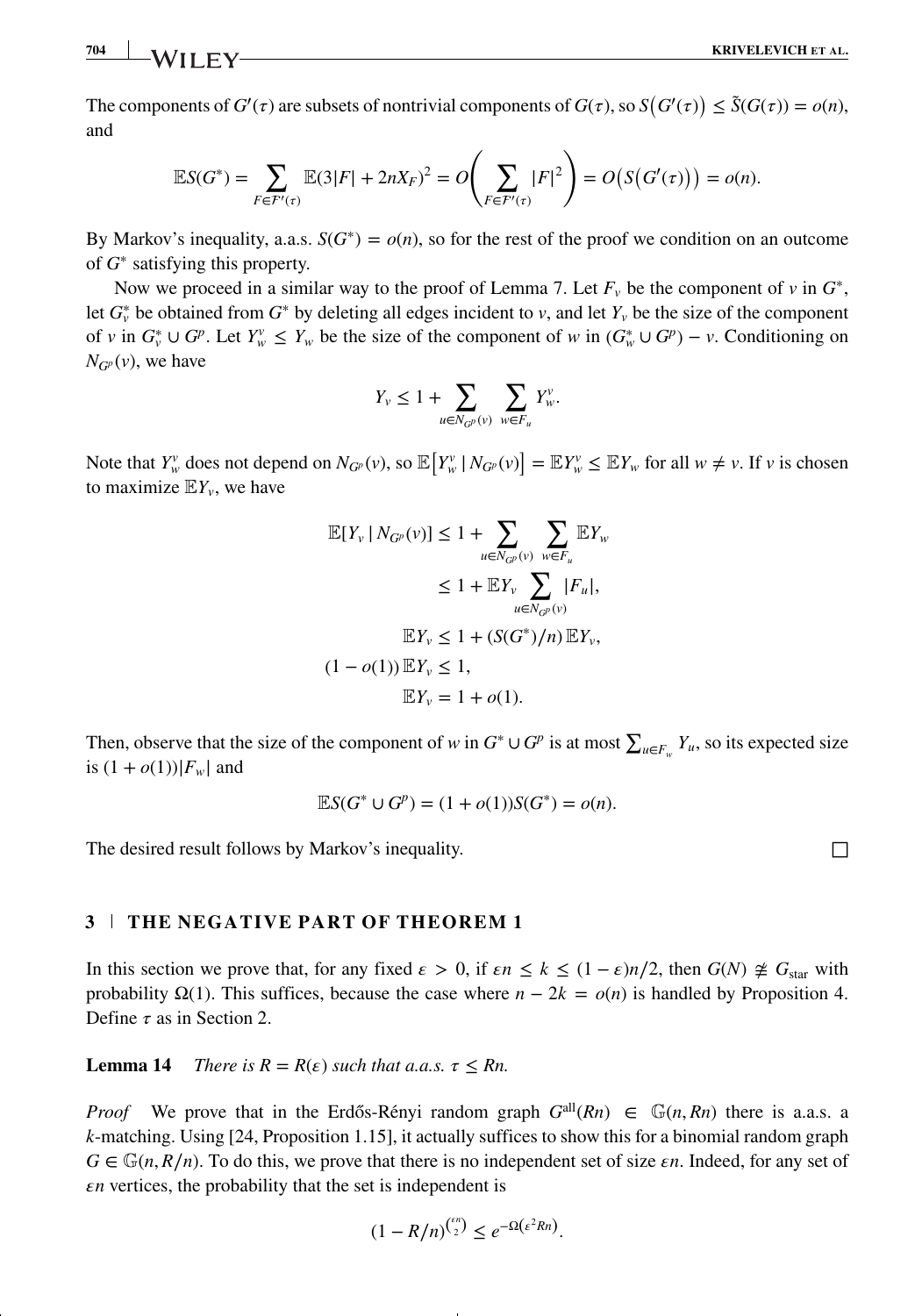Now, say a triangle in a graph is *isolated* if there are no edges between the triangle and the rest of the graph.

#### **Lemma 15** *G*(τ) *has an isolated triangle with probability*  $Ω(1)$ *.*

*Proof* Let *R* be as in Lemma 14, and consider independent binomial random graphs  $G_1 \in \mathbb{G}(n, p_1)$ and  $G_2 \in \mathbb{G}(n, p_2)$ , with  $p_1 = \varepsilon/n$  and  $p_2 = 3R/n$ . For any *m*, the distribution of  $G_1$  (respectively  $G_1 \cup G_2$  conditioned on the event that  $e(G_1) = m$  (respectively, that  $e(G_1 \cup G_2) = m$ ), is precisely the Erdős-Rényi distribution  $\mathbb{G}(n,m)$ . Note that a.a.s.  $G_1$  has fewer than  $k-1 \leq \tau$  edges, and a.a.s.  $G_2$  has at least *Rn* edges. So,  $G_1$ ,  $G_2$  and  $(G(t))$ , can be coupled together such that a.a.s.  $G_1 = G^{\text{all}}(e(G_1)) \subseteq G(\tau)$ and  $G_1 \cup G_2 = G^{all}(e(G_1 \cup G_2)) \supseteq G(\tau)$ . We will prove that  $G_1$  has an isolated triangle with probability  $\Omega(1)$ , and we will then show that conditioning on an outcome of  $G_1$  with an isolated triangle, that triangle remains isolated in  $G_1 \cup G_2$  with probability  $\Omega(1)$ .

Let *X* be the number of isolated triangles in  $G_1$ , so that

$$
\mathbb{E}X = \binom{n}{3} p_1^3 (1 - p_1)^{3(n-3)} = (1 + o(1)) \frac{\varepsilon^3}{6} e^{-3\varepsilon} = \Theta(1),
$$

and similarly

$$
\mathbb{E}[X(X-1)] = {n \choose 3} {n-3 \choose 3} p_1^{6} (1-p_1)^{6(n-3)+9} = \Theta(1),
$$
  

$$
\mathbb{E}X^2 = \mathbb{E}[X(X-1)] + \mathbb{E}X = \Theta(1).
$$

So,  $(\mathbb{E}X)^2 / \mathbb{E}X^2 = \Omega(1)$ , and by the second moment method,  $G_1$  has an isolated triangle with probability  $\Omega(1)$ . Now, condition on an outcome of  $G_1$  with an isolated triangle *T*. The probability *T* is still isolated in *G*<sub>1</sub> ∪ *G*<sub>2</sub> is  $(1 - p_2)^{3n-9} = Ω(1)$ .

Now, if  $G(\tau)$  has an isolated triangle, then  $G(N) \not\cong G_{\text{star}}$ . Indeed, fix an isolated triangle *T* and a maximum  $(k - 1)$ -matching *M* in  $G(\tau)$ . Observe that exactly one edge of *T* is used in *M*. We can never accept an edge between *T* and the vertices not involved in *M*, because this would create an augmenting path. So, in  $G(N)$  the vertices of *T* have degree less than  $n - 1$ , while in  $G<sub>star</sub>$  there is no edge between vertices of degree less than  $n - 1$ . Therefore  $G(N) \not\cong G_{\text{star}}$ , as desired.

#### **4 PROOF OF THEOREM 2**

Let  $f = n - 2k$ . In this section, we define a new hitting time:

 $\tau = \min\{t : G(t)$  has exactly  $f + 1$  isolated vertices}*.* 

First we show that a.a.s.  $\tau$  actually occurs.

**Lemma 16** *If f* =  $o(n)$  *then a.a.s.*  $\tau < \infty$ *. Moreover, a.a.s. for*  $t \leq \tau$ *, each e(t) is accepted.* 

*Proof* Let

 $\tau' = \min\{t : G(t)$  has at most  $f + 2$  isolated vertices}.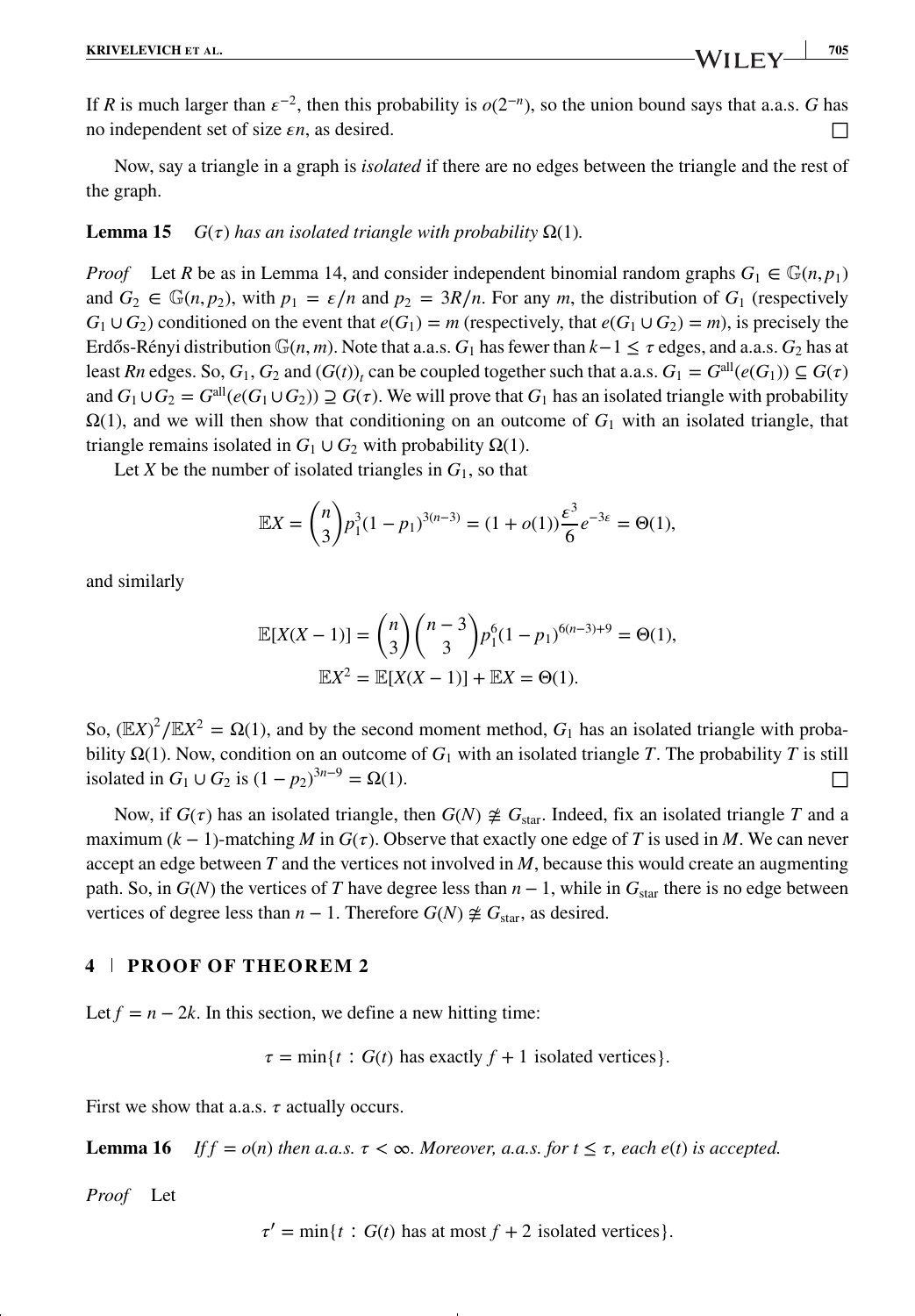For  $t \leq \tau'$ , each  $G(t-1)$  has more than  $f + 2$  isolated vertices, so has no matching of size  $k - 1$ , meaning that every edge  $e(t)$  is accepted (so  $\tau' < \infty$ ). Adding an edge to a graph can destroy at most two isolated vertices, so  $G(\tau')$  has  $f + 1$  or  $f + 2$  isolated vertices. Now, condition on any outcome for  $G(\tau')$  with  $f + 2$  isolated vertices, and let *W* be the set of these isolated vertices. There are only  $O(f^2)$ pairs of isolated vertices, but there are  $(f + 2)(n - (f + 2)) = \Omega(n f) = \omega(f^2)$  choices of an isolated and non-isolated vertex. Therefore, we will a.a.s. be offered an edge between *W* and  $V \setminus W$  before we are ever offered an edge between isolated vertices. This edge (and all edges preceding it) will be accepted, resulting in a graph with  $f + 1$  isolated vertices.  $\Box$ 

We now compute the approximate value of  $\tau$  so that we may compare  $G(\tau)$  to standard Erdős-Rényi/binomial random graphs. For  $h > 0$  define

$$
t_h^- = \left\lfloor (\log n - \log(f+1) - h) \frac{n}{2} \right\rfloor, \quad t_h^+ = \left\lceil (\log n - \log(f+1) + h) \frac{n}{2} \right\rceil.
$$

**Lemma 17** *Suppose*  $f = o(n)$ *. Then for any*  $h \to \infty$ *, a.a.s.*  $t_h^- \leq \tau \leq t_h^+$ *.* 

*Proof* We can assume *h* is sufficiently slowly growing so that  $t_h^- = \omega(n)$ . Now, let  $X_p$  be the number of isolated vertices in  $\mathbb{G}(n, p)$ . If  $np \to \infty$  and  $np = O(\log n)$  then

$$
\mathbb{E}X_p = n(1-p)^{n-1}
$$
  
=  $n(e^{-p} + O(p^2))^{n-1} = ne^{-pn}(1 + O(p^2))^{n}$   
=  $ne^{-pn} + O(n^2p^2e^{-pn}) = (1 + o(1))ne^{-pn}$ .

Note that  $npe^{-np} = o(1)$ , so a similar calculation gives

$$
\mathbb{E}\left[X_p\left(X_p-1\right)\right] = n(n-1)(1-p)^{2n-3} \le n^2 e^{-2pn} + O(n^3 p^2 e^{-2pn}) = (ne^{-pn})^2 + o(ne^{-pn}).
$$

It follows that

$$
\text{Var}\,X_p = \mathbb{E}\big[X_p(X_p - 1)\big] + \mathbb{E}X_p - \big(\mathbb{E}X_p\big)^2 = o\big(n^2e^{-2pn}\big) = o\big(\mathbb{E}X_p^2\big).
$$

If *p* ≤ (log *n* − log(*f* + 1) − *h*)/*n* then  $\mathbb{E}X_p = ω(1)$  so a.a.s.  $X_p \geq \mathbb{E}X_p/2 \geq f + 2$  by Chebyshev's inequality. If *p* ≥ (log *n* − log(*f* + 1) + *h*)/*n* then  $\mathbb{E}X_p = O((f + 1)e^{-h}) = o(f + 1)$  so a.a.s.  $X_p \le f + 1$ by Markov's inequality. Using say [24, Proposition 1.15], in  $G^{\text{all}}(t_{h}^{-})$  there are a.a.s. at least  $f + 2$ isolated vertices, and in  $G^{\text{all}}(t_h^+)$  there are a.a.s. at most  $f + 1$  isolated vertices. The first of these facts immediately implies  $t_h^- < \tau$ . Recalling from Lemma 16 that a.a.s. every edge up to time  $\tau$  is accepted, the second of these facts implies that a.a.s.  $t_h^+$  $\frac{1}{h} \geq \tau.$ 

Now, given  $G(\tau)$ , we will have  $G(N) \cong G_{\text{clique}}$  if and only if we reject all further edges involving an isolated vertex of  $G(\tau)$ . The proofs of the positive and negative parts of Theorem 2 now diverge.

#### **4.1 Matching-resilience: the positive part**

In this section we explain how to prove that if  $f = o(\sqrt{n}/\log n)$  then after time  $\tau$  we a.a.s. reject all edges involving isolated vertices.

Say a vertex in a graph is *dangerous* if it has a neighbor of degree 1, or if it has a neighbor of degree 2 and that neighbor is within distance 2 of another vertex of degree at most 2. Say a graph with an odd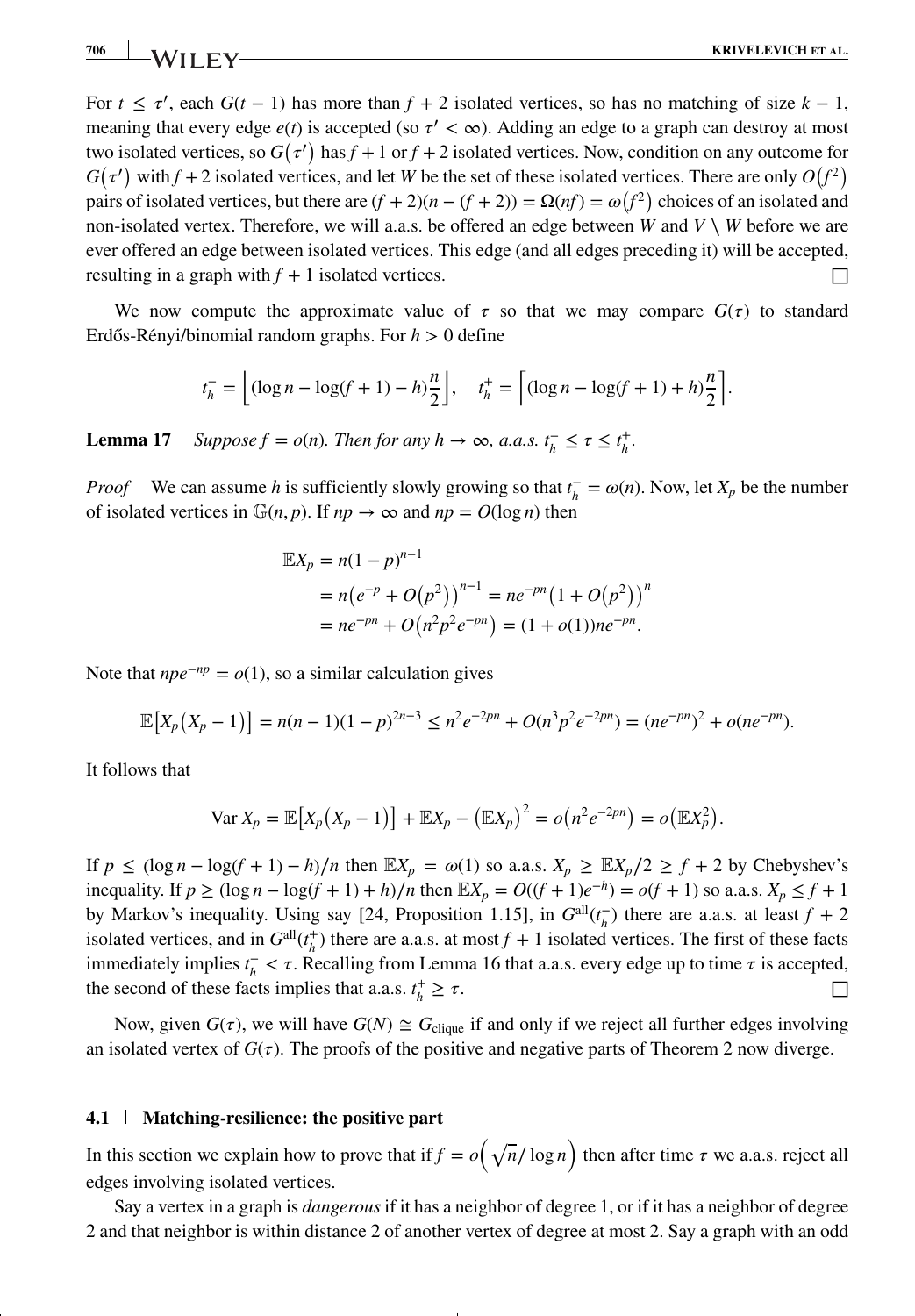number of vertices is *matching-resilient* if after deleting any non-dangerous vertex there is a perfect matching. Let *W* be the set of isolated vertices in  $G(\tau)$ . The following lemma is crucial.

**Lemma 18** If 
$$
f = o(\sqrt{n}/\log n)
$$
, then a.a.s.  $G(\tau) \setminus W$  is matching-resilient.

The proof of Lemma 18 is a bit involved, so we defer it to Section 4.3. Next, we also need a bound on the number of dangerous vertices. The slightly cumbersome definition of a dangerous vertex was carefully chosen so that the following lemma would hold.

**Lemma 19** If 
$$
f = o(\sqrt{n}/\log n)
$$
, then a.a.s.  $G(\tau)$  has  $o(\sqrt{n})$  dangerous vertices.

*Proof* First we introduce some convenient terminology. By "1-vertex" we mean a vertex with degree at most 1, by "2-vertex" we mean a vertex with degree at most 2, and by "2-pair" we mean a pair of 2-vertices whose distance is at most 2. Every dangerous vertex is adjacent to a 1-vertex or adjacent to one of the vertices of a 2-pair, so it suffices to show that in  $G(\tau)$  there are  $o(\sqrt{n})$  1-vertices and

 $o(\sqrt{n})$  2-pairs.

Now, let  $g = \sqrt{n}/(f \log n) \to \infty$  and choose  $h \to \infty$  with  $h = o(\log g)$ . We consider the binomial random graph  $G \in \mathbb{G}(n, p)$ , with

$$
p = \frac{\log n - \log(f + 1) - h}{n} = \frac{\log n/2 + \log \log n + (1 + o(1)) \log g}{n}.
$$

The expected number of 1-vertices in *G* is

$$
n(1-p)^{n-1} + n(n-1)p(1-p)^{n-2} = o(\sqrt{n}),
$$

and the expected number of 2-vertices is

$$
o(\sqrt{n}) + O(n^3p^2(1-p)^n) = o(\sqrt{n}\log n).
$$

Considering all possible cases for the structure of a 2-pair, the expected number of 2-pairs is

$$
O(n^2(1-p)^{2n}(p+np^2+n^2p^3+n^3p^4)) = o(\log^2 n).
$$

Let *m* be the number of edges of *G*; conditioned on *m*, *G* has the Erdős-Rényi distribution  $\mathbb{G}(n,m)$ , so we can couple *G* and  $(G<sup>all</sup>(t))$ <sub>t</sub> in such a way that  $G<sup>all</sup>(m) = G$ . By the Chernoff bound, a.a.s.

$$
\left| m - (\log n - \log(f + 1) - h)\frac{n}{2} \right| = o(n),
$$

meaning that  $m < t_{h/2}^-$ . So condition on an outcome of  $G = G^{\text{all}}(m)$  satisfying this property, such that *G* has at most  $\sqrt{n}$  1-vertices, at most  $\sqrt{n} \log n$  2-vertices, and at most  $\log^2 n$  2-pairs. Let  $U(t)$ be the set of 2-vertices and their neighbors in  $G^{\text{all}}(t)$ . Note that  $G^{\text{all}}(t)$  has at most  $\sqrt{n}$  1-vertices, and  $|U(t)|$  ≤ 3 $\sqrt{n} \log n$ , for all  $t \ge m$ . Now, after time *m*, the only way a new 2-pair can be formed is if we are offered an edge  $e(t)$  between two vertices in  $U(t-1)$ . Note that  $t_{h/2}^+ - m = O(hn)$ , so the expected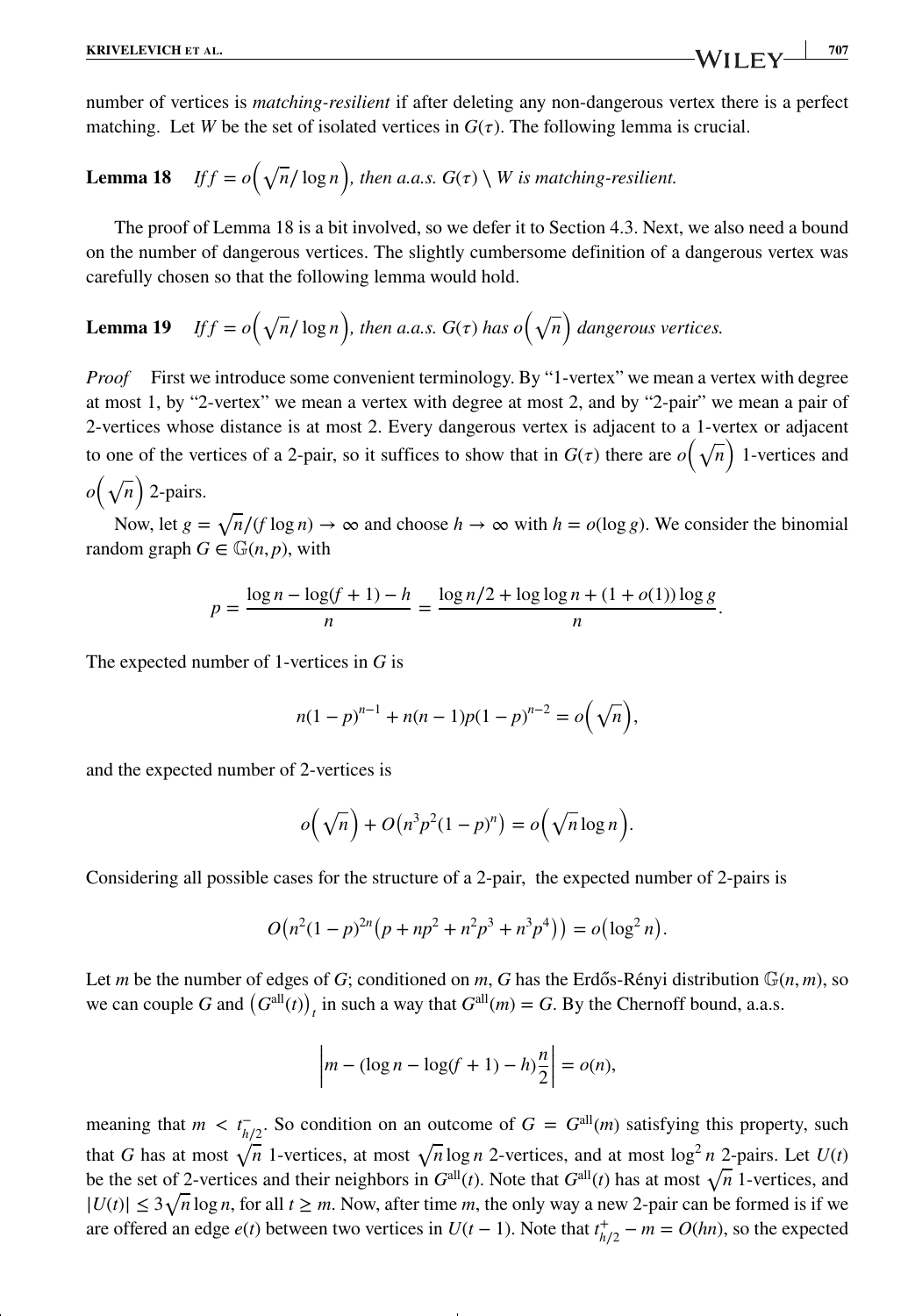number of such edges we will be offered before time  $t_{h/2}^+$  is

$$
O\left(\frac{\left(\sqrt{n}\log n\right)^2 h n}{n^2}\right) = O\left(h\log^2 n\right) = o\left(\log^3 n\right).
$$

So, a.a.s. there are at most  $\log^3 n$  times  $m < t \leq t_{h/2}^-$  in which new 2-pairs are created. Now, we will soon see in Lemma 24 that a.a.s. in each of  $G^{\text{all}}\left(t_{h/2}^-\right)$  $\int$ ,  $G^{\text{all}}(t_{h/2}^{-}+1), \ldots, G^{\text{all}}(t_{h/2}^{+})$ ) there are no three 2-vertices within distance 20 of each other, which means that only one new 2-pair can be created at a time. It follows that a.a.s. each of  $G^{\text{all}}\left(t_{h/2}^-\right)$  $\int$ ,  $G^{\text{all}}(t_{h/2}^{-}+1), \ldots, G^{\text{all}}(t_{h/2}^{+})$ ) have  $o(\sqrt{n})$  1-vertices and  $O(\log^3 n)$  2-pairs. By Lemma 17, a.a.s.  $t_{h/2}^- \leq \tau \leq t_{h/2}^+$ , implying that a.a.s.  $G(\tau)$  has  $o(\sqrt{n})$ dangerous vertices, as desired.

In view of the above lemmas, condition on an outcome of  $\tau$ ,  $e(1)$ , ...,  $e(\tau)$  such that  $\tau \le n \log n$ , and  $G(\tau)$  is matching-resilient, and  $G(\tau)$  has  $o(\sqrt{n})$  dangerous vertices. Let *W* and *U* be the sets of isolated and dangerous vertices of  $G(\tau)$ , respectively, let  $V = [n]$  be the set of all vertices, and let  $r = 2n \log n$ . The probability we are offered an edge between *W* and *U* before time  $\tau + r$  is

$$
o\left(\frac{r(f+1)\sqrt{n}}{n^2}\right) = o(1).
$$

It follows that a.a.s.  $G(\tau + r)$  still has  $f + 1$  isolated vertices. Indeed, any edge  $e(t)$  between *W* and *V*  $\setminus$  *U* is rejected, because by matching-resilience *G*( $\tau$ ) has a (*k*−1)-matching not involving the vertices of  $e(t)$ . Next, the expected number of edges we are offered before time  $\tau + r$  that involve *W* at all is  $O(r f/n) = o(r)$ . So, by Markov's inequality, a.a.s. we are offered fewer than  $r/2$  such edges, meaning that we are offered at least *n* log *n* edges within  $V \setminus W$ . As long as each vertex in *W* remains isolated, every edge within  $V \setminus W$  will be accepted.

Let *G* be the Erdős-Rényi random graph on the vertex set  $V \setminus W$  with *n* log *n* random edges. By the above considerations,  $G(\tau + r) \ W$  can be coupled with *G* in such a way that a.a.s.  $G(\tau + r) \ W \supseteq G$ . It is well known that *G* a.a.s. has a Hamilton cycle (see for example [24, Section 5.1]), which means that it has a perfect matching after deleting any vertex. The same is a.a.s. true for  $G(\tau + r) \setminus W$ , meaning that no edge involving an isolated vertex can ever be accepted after this point.

#### **4.2 Cherries: the negative part**

In this subsection we will prove that if  $f = \omega(\sqrt{n}/\log n)$  and  $f = o(n)$  then a.a.s. we accept some edge involving an isolated vertex, after time  $\tau$ . This suffices, because the case where  $f = \Omega(n)$  is handled by Proposition 4.

We say a path of length 2 in a graph is a *cherry* if its two endpoints have degree 1 in the graph. A matching can use at most two of the three vertices of a cherry, so if  $G(\tau)$  has a cherry then there is some freedom to add an edge involving an isolated vertex, without creating a *k*-matching.

**Lemma 20** *Suppose*  $f = \omega(\sqrt{n}/\log n)$ *. Let g* = *f* log  $n/\sqrt{n} \rightarrow \infty$ *, and choose h*  $\rightarrow \infty$  to satisfy  $h = o(\log g)$ . Then a.a.s.  $G(t_h^+)$  has a cherry.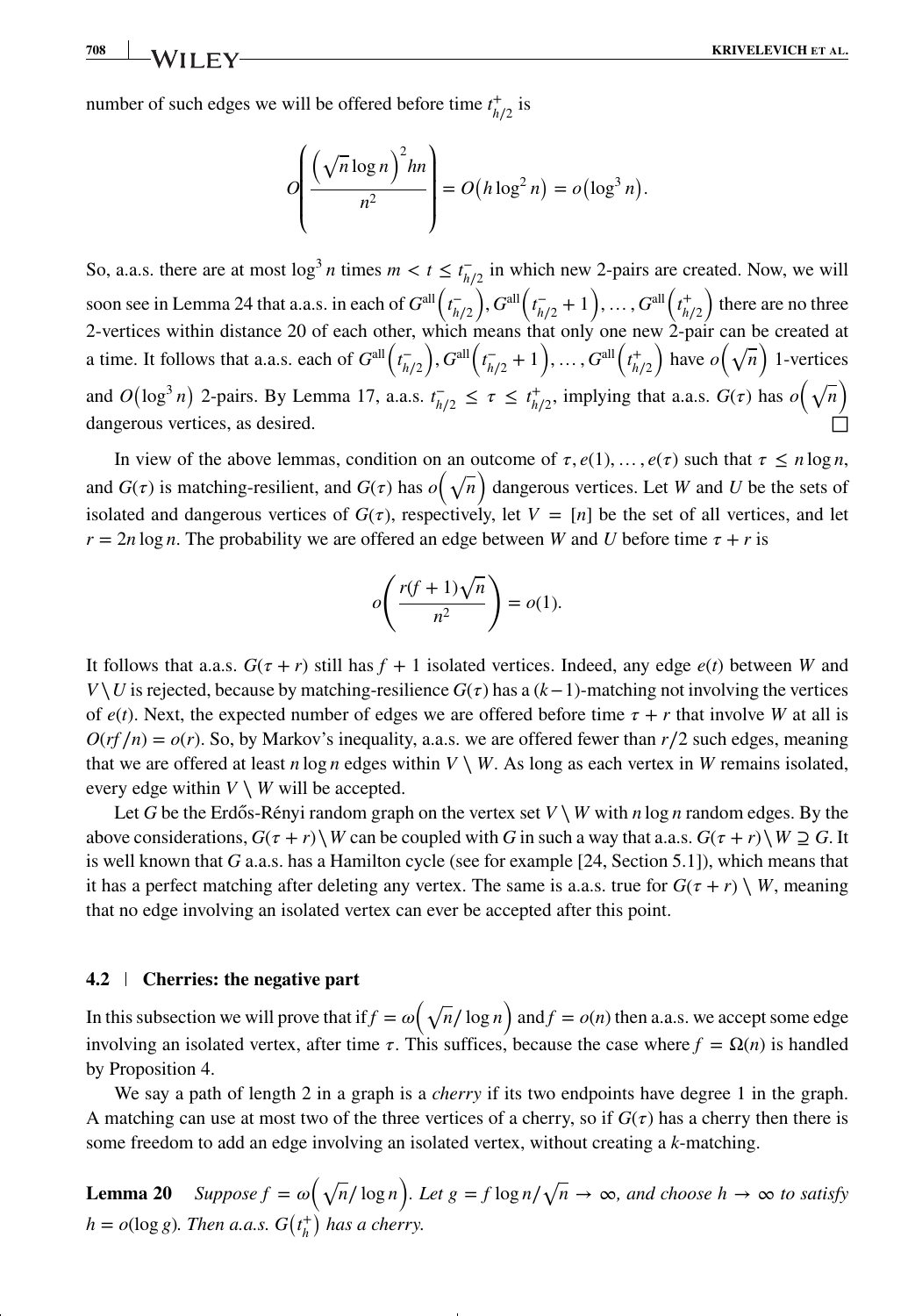*Proof* We use a two-phase argument similar to the proof of Lemma 15. Consider  $G_1 \in \mathbb{G}(n, p_1)$  and  $G_2 \in \mathbb{G}(n, p_2)$ , with

$$
p_1 = \frac{\log n - \log(f+1) - h}{n} = \frac{\log n/2 + \log \log n - (1 + o(1)) \log g}{n},
$$

and  $p_2 \le 5h/n$  chosen such that  $p_2(1 - p_1) = 4h/n$ . Then by the Chernoff bound, a.a.s.

$$
\left| e(G_1) - (\log n - \log(f + 1) - h)\frac{n}{2} \right| = o(n),
$$

$$
\left| e(G_2 \setminus G_1) - 2hn \right| = o(n),
$$

implying that  $e(G_1) < t_h^-$  and  $e(G_1 \cup G_2) > t_h^+$ . Conditioned on  $e(G_1)$  (respectively  $e(G_1 \cup G_2)$ ), note that  $G_1$  (respectively  $G_1 \cup G_2$ ) has an Erdős-Rényi random graph distribution, so we can couple  $G_1$ ,  $G_2$ , and  $(G(t))_t$  such that a.a.s.  $G_1 \subseteq G^{\text{all}}(t_h^-) = G(t_h^-)$  and  $G_1 \cup G_2 \supseteq G^{\text{all}}(t_h^+) \supseteq G(t_h^+)$ . We will prove that a.a.s.  $G_1$  has many cherries, and a.a.s. at least one of these cherries remains in  $G_2 \cup G_1$ .

Let *X* be the number of cherries in  $G_1$ . Then

$$
\mathbb{E}X = n\binom{n-1}{2}p_1^2(1-p_1)^{2n-5} = \Omega\left(n^2p_1^2g^2/\log^2 n\right).
$$

Considering separately the cases  $g \ge \log^2 n$  and  $g < \log^2 n$ , noting that  $np_1 \to \infty$ , it follows that  $\mathbb{E}X = \omega(g)$ . Considering all the possible ways a pair of distinct cherries can intersect, we can compute

$$
\mathbb{E}[X(X-1)] = \left(n\binom{n-1}{2}(n-3)\binom{n-4}{2}p_1^4(1-p_1)^{4n-14} + O(n^5p_1^4(1-p_1)^{4n} + n^4p_1^3(1-p_1)^{3n})\right)
$$
  
=  $(1-o(1))(\mathbb{E}X)^2 + O(np_1e^{-np_1}\mathbb{E}X) = (1-o(1))(\mathbb{E}X)^2,$   
Var  $X = o((\mathbb{E}X)^2).$ 

Therefore a.a.s.  $G_1$  has at least  $\mathbb{E}X/2 > 2g$  cherries. We say a pair of cherries is "externally intersecting" if they intersect in their degree-1 vertices (the only way this can occur is if the union of the two is a 3-edge star). Let *Z* be the number of pairs of externally intersecting cherries; then we can compute

$$
\mathbb{E}Z = O(n^4p_1^3(1-p_1)^{3n}) = O(np_1e^{-np_1}\mathbb{E}X) = o(\mathbb{E}X).
$$

So, a.a.s. there is a collection of *g* cherries in  $G_1$  which are pairwise externally disjoint. Condition on such an outcome of  $G_1$ . Let *Y* be the number of these cherries in this collection that remain in  $G_1 \cup G_2$ . Then, we can compute

$$
\mathbb{E}Y = g(1 - p_2)^{2n-5} = \Omega(ge^{-5h}) = g^{1 - o(1)} = \omega(1),
$$
  

$$
\mathbb{E}[Y(Y - 1)] = g(g - 1)(1 - p_2)^{4n - 18} = (1 - o(1))(\mathbb{E}Y)^2,
$$
  

$$
\text{Var}(Y) = o((\mathbb{E}X)^2).
$$

So, a.a.s.  $Y > 0$ .

Now, let  $P_{G(\tau)}$  be the set of pairs consisting of an isolated vertex of  $G(\tau)$  and a vertex of degree at least 2 in  $G(\tau)$ . Let *h* be as in Lemma 20. We claim that in order to prove that a.a.s. some edge involving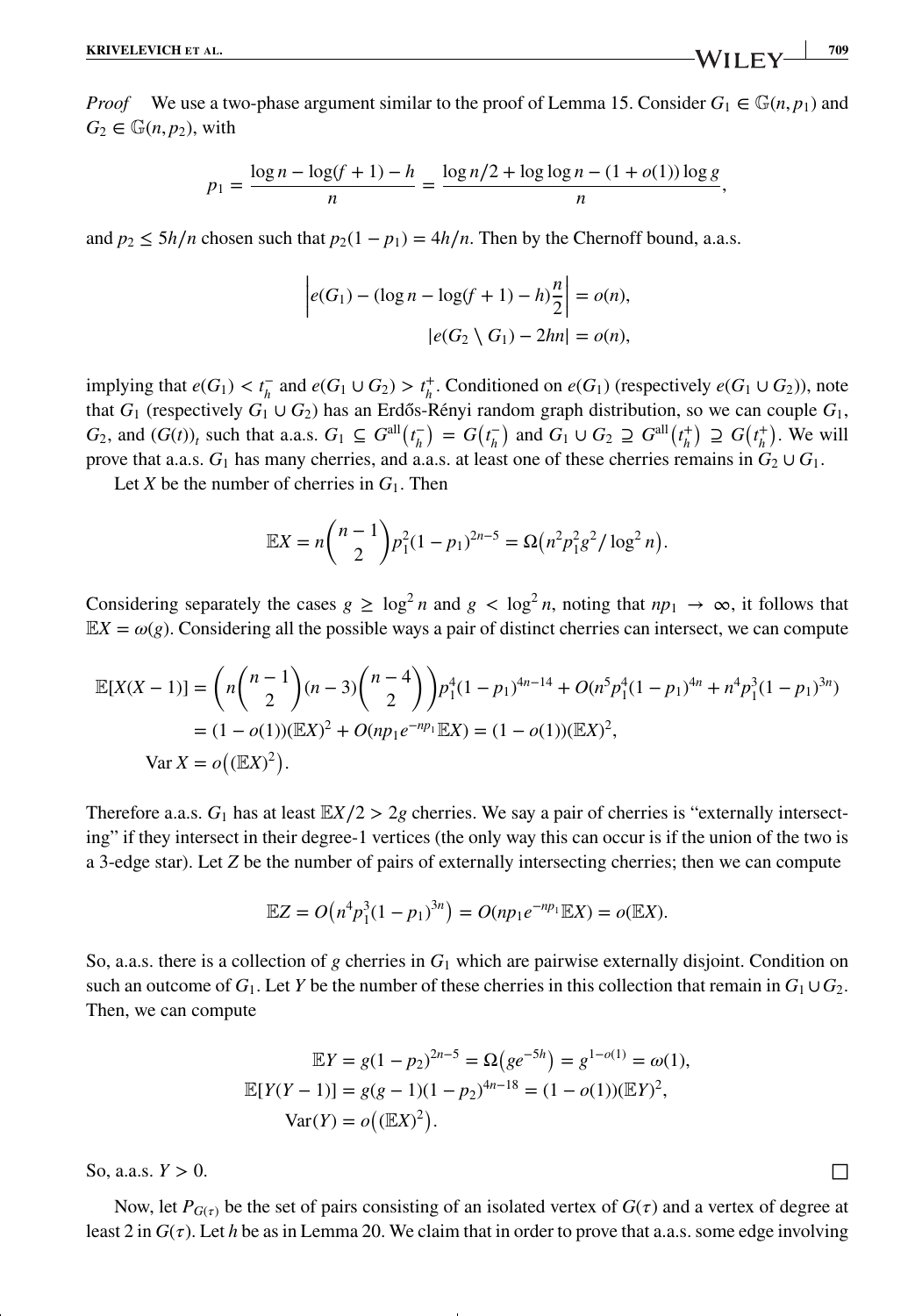an isolated vertex of  $G(\tau)$  is accepted, it suffices to show that a.a.s. there is a time  $t < t_h^+$  for which an element of  $P_{G(\tau)}$  is offered as  $e(t)$ . Indeed, let  $e(t)$  be such an element, and suppose that  $G(t<sub>h</sub><sup>+</sup>)$  has  $f + 1$ isolated vertices (otherwise we are done). By Lemma 20, a.a.s.  $G(t<sub>h</sub><sup>+</sup>) + e(t)$  has a cherry, and at most two of the three vertices of this cherry can be used in a matching. Since  $G(t<sub>h</sub><sup>+</sup>) + e(t)$  has  $f = n - 2k$ isolated vertices, it is *k*-matching-free, so *e*(*t*) is accepted at time *t*.

In view of the above discussion, condition on  $\tau \leq t_{h/2}^+$  such that no edge of  $P_{G(\tau)}$  has been offered yet. The probability we are offered an edge of  $P_{G(\tau)}$  before time  $t_h^+$  is at least

$$
1 - \left(1 - \frac{|P_{G(\tau)}|}{\binom{n}{2}}\right)^{hn/2} \ge 1 - e^{-\Omega(|P_{G(\tau)}|h/n)},
$$

so it actually suffices to show that a.a.s.  $|P_{G(\tau)}| = \Omega(n)$ . But this is an immediate consequence of the fact that a a s.  $G(\tau)$  has  $\Omega(n)$  vertices of degree at least 2. This can be proved by applying the second fact that a.a.s.  $G(\tau)$  has  $\Omega(n)$  vertices of degree at least 2. This can be proved by applying the second moment method to the number of isolated vertices and to the number of degree-1 vertices in  $G(t<sub>h</sub><sup>-</sup>)$ , for sufficiently slowly growing *h* such that  $t_h^- = \omega(n)$ .

### **4.3 Proof of Lemma 18**

Let  $g = \sqrt{n/(f \log n)} \to \infty$  and choose  $h \to \infty$  to satisfy  $h = o(\log g)$ . Let  $W(t)$  be the set of isolated vertices in  $G^{\text{all}}(t)$ . We will prove that a.a.s. for each  $t_h^- \le t \le t_h^+$ , if  $n - |W(t)|$  is odd then  $G^{\text{all}}(t) \setminus W(t)$ is matching-resilient.

To accomplish this, we adapt the method of Łuczak and Rucinski [29] used to study tree-packings. For the special case of matchings, this method was outlined in [24, Section 4.1]. Where possible, we will re-use lemmas from [29] and [24].

First, the following lemma follows directly from parts (i) and (ii) of [29, Theorem 3].

**Lemma 21** *For any h*  $\rightarrow \infty$ *, a.a.s. for each t*  $\geq (\log n/2 + \log \log n + h)n/2$ *, the largest component of G*all(*t*) *has no cherries.*

The next lemma follows directly from [29, Lemma 1].

**Lemma 22** *For any h* → ∞*, a.a.s. for each t* ≥ (log *n*/2 + log log *n*/2 + *h*)*n*/2*, in*  $G^{\text{all}}(t)$  *there are only isolated vertices outside the largest component.*

The next lemma is a slight adaptation of [24, Lemma 4.7] (essentially the only difference is that we need a certain property to hold for a range of  $G<sup>all</sup>(t)$  instead of a single random graph).

**Lemma 23** *For any c* > 0*, a.a.s. for all n*  $\log n/4 \le t \le n \log n$ *, every bipartite subgraph with minimum degree at least c* log *n, induced in G*all(*t*) *by two sets of equal size, contains a perfect matching.*

*Proof* From [29, Lemma 4], we know that a.a.s. for all such *t*,

- (1) for every pair of disjoint subsets of size  $n(\log \log n)^2 / \log n$ , there is an edge between them in  $G^{\text{all}}(t)$ .
- (2) every set *S* of at most  $2n(\log \log n)^2 / \log n$  vertices induces fewer than  $(\log \log n)^3 |S|$  edges in  $G^{\text{all}}(t)$ .

We can then conclude the proof exactly as in [24, Lemma 4.7], using Hall's theorem.  $\Box$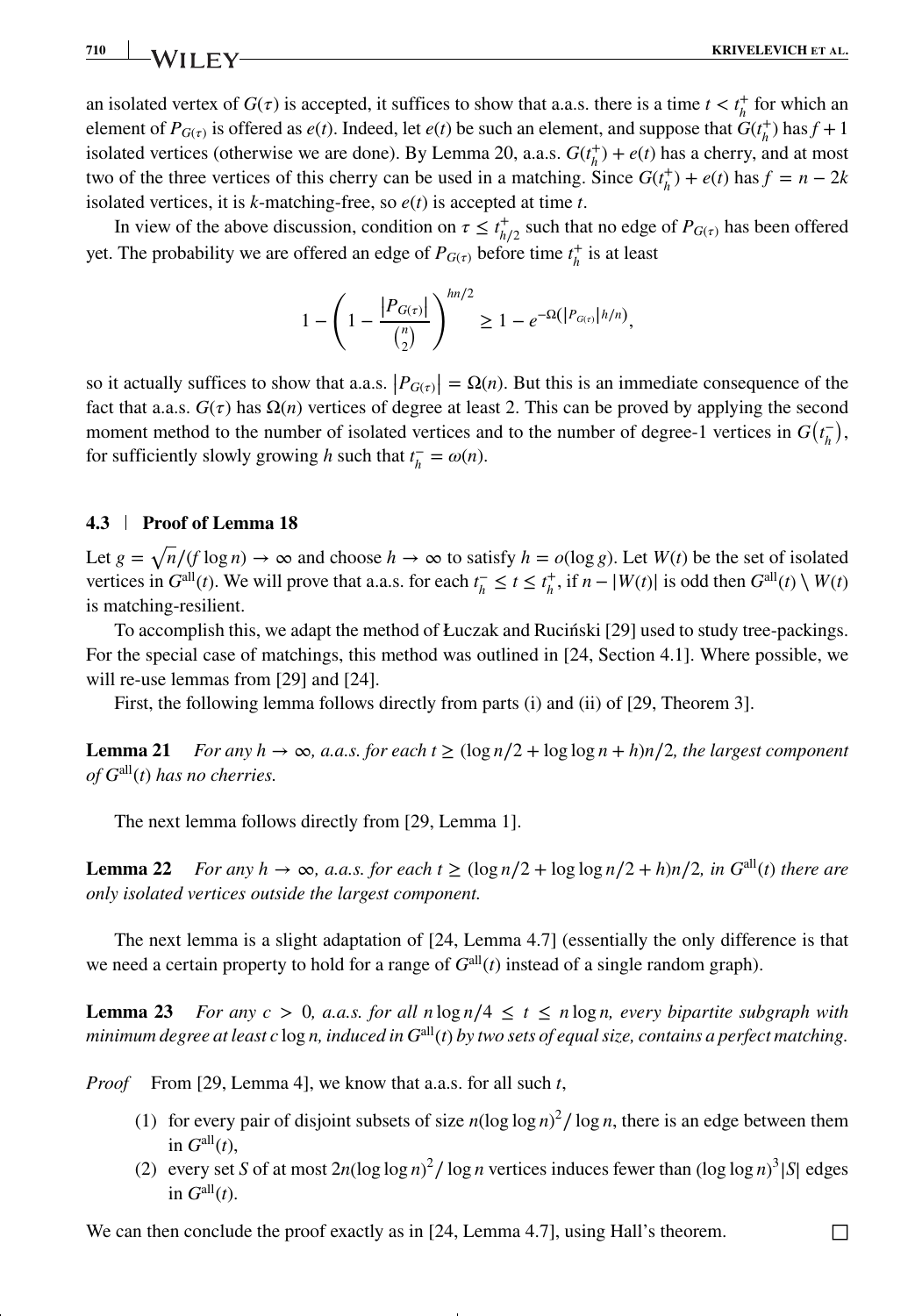The next lemma follows from [29, Lemma 4]. Let  $A = \{1, ..., \lfloor n/2 \rfloor\}$  and  $B = \{\lfloor n/2 \rfloor + 1, ..., n\}$ , so that *A* and *B* give a fixed balanced partition of [*n*]. As in [29, Section 3], say a vertex is *bad* if it has fewer than  $\log n/200$  neighbors in *A* or in *B*. Say a vertex is *small* if  $d(v) < 40$ .

**Lemma 24** *A.a.s. for all n* log  $n/4 \le t \le n \log n$ , the following properties hold.

- *(1)*  $G^{\text{all}}(t)$  *has no more than n*/ $\log^{40} n$  *bad vertices,*
- *(2) G*all(*t*) *has no 8 bad vertices within distance 20 from each other,*
- *(3) G*all(*t*) *has no 2 small and 1 bad vertices within distance 20 from each other,*
- *(4)*  $G<sup>all</sup>(t)$  *has maximum degree less than*  $6 \log n$ .

Now we can prove Lemma 18. We closely follow the proof of [24, Theorem 4.4].

*Proof of Lemma 18* A.a.s. For any  $t_h^- \le t \le t_h^+$  the graph  $G^{\text{all}}(t)$  satisfies the properties of Lemmas 21 to 24, so we assume these properties hold for the remainder of the proof. Consider any  $t_h^- \leq t \leq t_h^+$ , suppose  $n - |W(t)|$  is odd, and let  $G = G<sup>all</sup>(t) \setminus W(t)$ . Let *v* be any non-dangerous vertex. We will show that  $G \setminus v$  has a perfect matching.

Order the bad vertices of *G* by degrees:

$$
d(v_1) \leq d(v_2) \leq \cdots \leq d(v_{\ell}).
$$

We greedily match these vertices one-by-one with vertices  $u_1, \ldots, u_{\ell}$ , as follows. Suppose  $v_1, \ldots, v_{i-1}$ are already matched with  $u_1, \ldots, u_{i-1}$  (some  $v_i$  may be matched with some  $v_q$ , which means  $u_i = v_q$ and  $u_q = v_j$ ). Let  $V_{i-1} = \{v_1, \ldots, v_{i-1}\}\$  and  $U_{i-1} = \{u_1, \ldots, u_{i-1}\}\$ . Then, choose  $u_i$  to be an (arbitrary) vertex of smallest degree among  $N_G(v_i) \setminus (V_{i-1} \cup U_{i-1} \cup \{v\})$ . We need to show that this set is always nonempty, so that this choice is always possible.

- If  $d(v_i) = 1$  then  $u_i$  is the unique neighbor of  $v_i$ . By definition  $u_i$  is dangerous, so  $u_i \neq v$ . Since *G* has no component of size 2, *ui* does not have degree 1. Since the *vi* are ordered by degrees, this means  $u_i \notin V_{i-1}$ . Since G has no cherry,  $u_i \notin U_{i-1}$ .
- Suppose  $d(v_i) = 2$ . Since there are no three small vertices within distance 4 of each other, there is at most one element of  $V_{i-1}$  within distance 2 of  $v_i$ . We consider three cases.
	- If  $v_i$  has no neighbor in  $V_{i-1} \cup U_{i-1}$ , then  $v_i$  has at least one neighbor other than  $v_i$ , which is a viable choice for *ui*.
	- If  $v_i$  has exactly one neighbor in  $V_{i-1} \cup U_{i-1}$ , then some vertex in  $V_{i-1}$  is within distance 2 of  $v_i$ . By definition the other neighbor of  $v_i$  is dangerous, so it cannot have been chosen for *v* and is a viable choice for *ui*.
	- The remaining case is that  $v_i$  has two neighbors in  $V_{i-1} \cup U_{i-1}$ . These neighbors cannot be of the form  $\{v_i, v_q\}$  or  $\{v_i, u_q\}$  or  $\{u_i, u_q\}$  for  $j \neq q$ , as this would imply two different elements of *Vi*−<sup>1</sup> within distance 2 of *vi*. So, it actually remains to consider the case  $N_G(v_i) = \{v_j, u_j\}$  for some  $j < i$ . This would mean that  $v_i$  was a viable choice for  $u_j$ but was not chosen, which means  $d(u_j) \leq 2$ . But this would give three small vertices at distance 1 of each other, which is impossible.
- If  $3 \leq d(v_i) \leq 40$  then by the same reasoning as above,  $v_i$  has at most one neighbor in *V<sub>i−1</sub>* ∪ *U<sub>i−1</sub>*. It's possible that *v* is also a neighbor of  $v_i$ , but there is still at least one neighbor left for *ui*.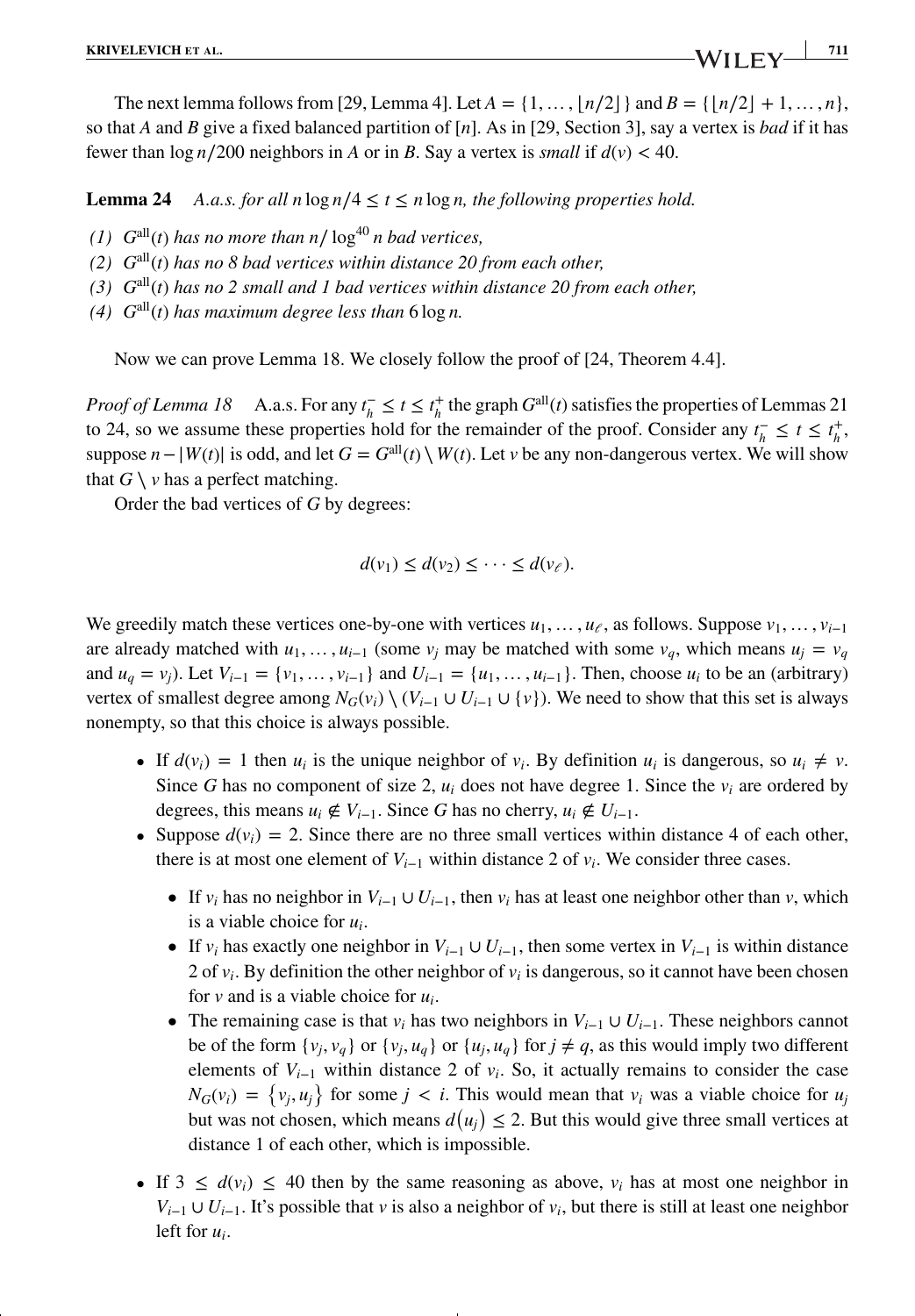# *712* **<b>KRIVELEVICH** ET AL.

• If  $d(v_i) \geq 41$ , then  $v_i$  has at most 13 neighbors in  $V_{i-1} \cup U_{i-1}$ , since otherwise there would be 7 bad vertices within distance 2 of *vi* (and therefore 8 bad vertices within distance 4 of each other). So there are plenty of neighbors left for *ui*.

We have proved that all bad vertices can be matched. After removing all vertices matched so far (and *v*), every vertex has at least log *n*∕200 − 17 neighbors in *A* and in *B* (no neighborhood loses more than 17 vertices, or else there would be more than 8 bad vertices within distance 4 of each other). The remaining vertices in *A* and *B* may no longer form a balanced bipartition. In order to apply the property in Lemma 23, we move some carefully chosen vertices across the partition to balance it. A *2-independent set* of vertices is a set of vertices such that no two share a common neighbor. Recalling that *G* has maximum degree at most 6 log *n*, it has a 2-independent set of size  $\Omega(n/\log^2 n)$ , which is more than the  $O(n/\log^{40} n)$  vertices we must move to balance the bipartition. So, move a 2-independent set of vertices to balance the partition. At most one neighbor of each vertex is moved, so the edges between the parts form a balanced bipartite graph with minimum degree at least log *n*∕200 − 18. We can then apply the property in Lemma 23 to see that this graph has a perfect matching, finishing the proof.  $\Box$ 

#### **5 PROOF OF PROPOSITION 3**

In this section we prove Proposition 3. Note that we may assume  $k = \omega(\sqrt{n})$  (otherwise we can defer to Theorem 1), and we may assume that  $k/n \le 1/100$  (because if  $k/n = \Omega(1)$  then Proposition 3 is trivial). Also, note that it actually suffices to prove that a.a.s. *G*(*N*) has *k*−*f* vertices of degree *n*−1, for some  $f = O(k^2/n)$ . Indeed, since  $G(N)$  is *k*-matching-free, within the remaining  $n - k + f$  vertices there is no matching of size *f*, meaning that there must be an independent set of size  $n - k + f - 2(f - 1)$  >  $n-k-f$ .

Define  $\tau$  as in Section 2.1. We first need a stronger version of Lemma 5.

#### **Lemma 25** *A.a.s.*  $\tau \leq (1 + O(k/n))k$ .

*Proof* Let  $q = (1 + 11k/n)k$ . We proceed in basically the same way as Lemma 5. For each  $t \leq q$ , *G*all(*t*−1) has at most *q* edges, comprising at most 2*k* vertices. The probability that *e*(*t*) does not increase the matching number is at most the probability that it intersects the edges of  $G^{\text{all}}(t-1)$ , which is at most  $2qn/\binom{n}{2}-q \le 9k/n$ . The number of such steps is stochastically dominated by the binomial distribution  $\text{Bin}(q, 9k/n)$ , which has expectation  $9qk/n \leq 10k^2/n$ . So, recalling the assumption that  $k^2/n = \omega(1)$ , by the Chernoff bound a.a.s. there are at most  $11k^2/n$  steps among the first *q* that do not increase the matching number. It follows that  $\tau \leq q$ .

Now, condition on an outcome of  $\tau$ ,  $e(1)$ , ...,  $e(\tau)$  such that  $\tau \leq (1 + O(k/n))k$ , and recall the definitions of *M*, *A*, *B* and augmenting paths from Section 2.1. In  $G^{\text{all}}(\tau)$ , note that there are only  $O(k^2/n)$ edges not in *M*, and each such edge can be incident to at most two edges of *M*. Therefore,  $(1 - O(k/n))k$ of the  $k - 1$  edges of *M* are isolated in  $G^{\text{all}}(\tau)$ . Let *M'* be the sub-matching of such edges. For each  $e \in M'$ , let  $E_e$  be the event that we are offered an edge between some  $b \in B$  and some endpoint  $a_e^+$  of *e* (let  $a_e$ <sup>−</sup> be the other endpoint of *e*) before we are ever offered any edges between *e* and *A*, and then we are offered another edge between  $a_e^+$  and *B* before we are offered the edge  $\{a_e^-, b\}$  or any further edges between *e* and *A*. There are 2|*B*| possible edges between *e* and *B*, out of  $2(n - 2)$  possible edges involving *e* other than *e* itself. After {*a*<sup> $_t$ </sup>, *b*} has been revealed, there are |*B*|−1 possible further edges between  $a_e^+$  and *B*, out of a total of *n* − 3 possible further edges involving  $a_e^+$ . There are also  $|A| - 2$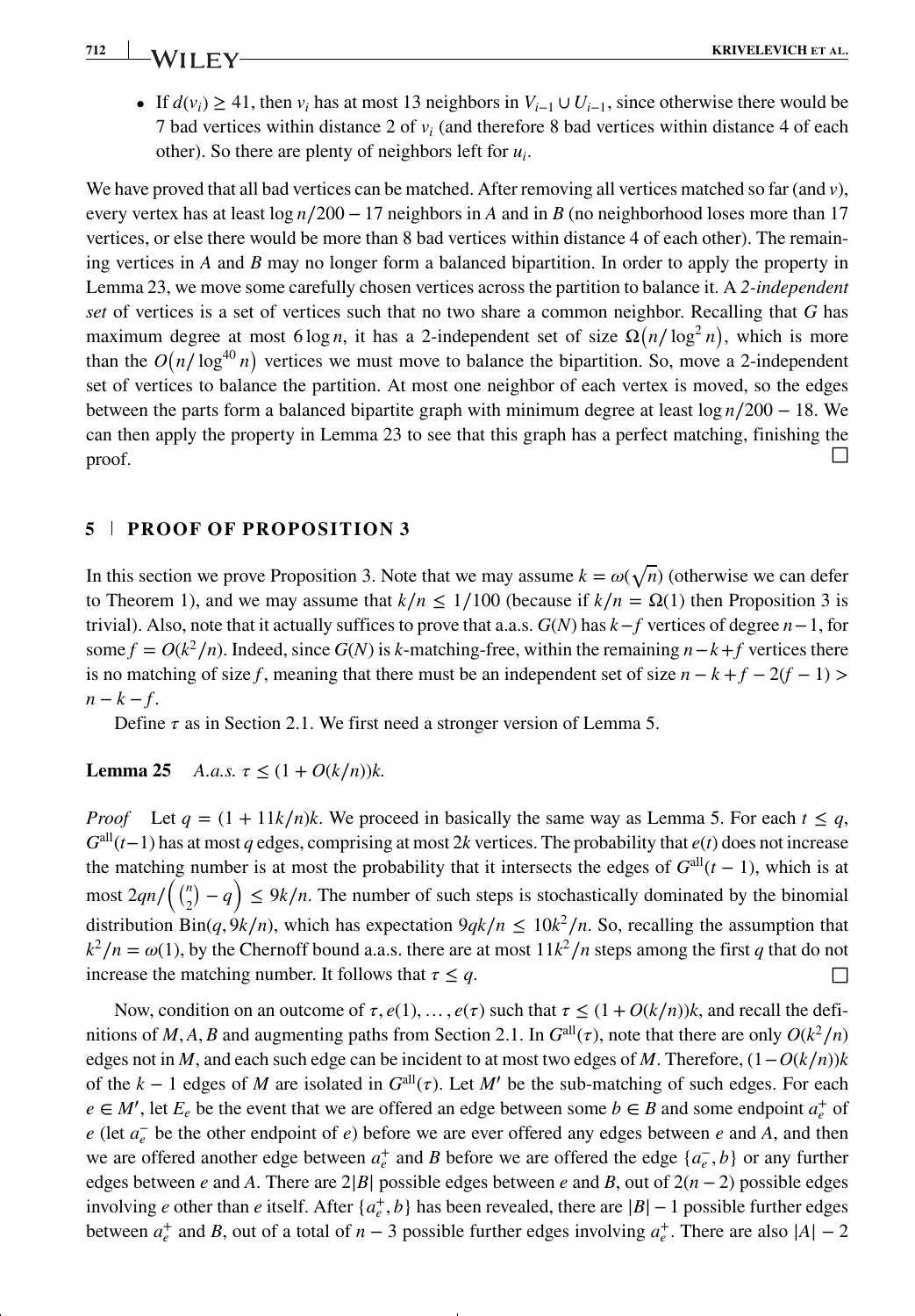edges between  $a_e^-$  and *A*. So,

$$
\Pr(E_e) = \frac{2|B|}{2(n-2)} \cdot \frac{|B| - 1}{(n-3) + 1 + (|A| - 2)} = 1 - O\left(\frac{k}{n}\right). \tag{2}
$$

Now, consider distinct  $e, e' \in M'$ . We will show that  $E_e$  and  $E_{e'}$  are essentially independent. For a possible edge *f*  $\subseteq$  *A*, let  $Q_f^e$  be the event that *f* is not offered until three edges have already been offered between *e* and *B* (this means that *f* is not offered until  $E_e$  has already been determined). Recalling  $|B| = \Theta(n)$ , we have

$$
\Pr(Q_f^e) = \frac{2|B|}{2|B|+1} \cdot \frac{2|B|-1}{2|B|} \cdot \frac{2|B|-2}{2|B|-1} = 1 - O\left(\frac{1}{n}\right).
$$

Now, let *Q* be the intersection of the events  $Q_f^e \cap Q_f^{e'}$  for each of the four possible edges *f* between *e* and  $e'$ . If *Q* holds, then none of these four edges are offered until  $E_e$  and  $E_{e'}$  have already been determined. By the union bound,  $Pr(Q) = 1 - O(1/n)$ . Let  $E'_e$  and  $E'_{e'}$  have the same definitions as the events  $E_e$ and  $E_{e'}$ , but ignoring all edges between *e* and *e'*. This means that  $E'_{e}$  and  $E'_{e'}$  are independent. Now, note that

$$
\Pr(E_e \cap E_{e'}) = O(\Pr(\overline{Q})) + \Pr(E_e \cap E_{e'} \cap Q) = O\left(\frac{1}{n}\right) + \Pr(E_e \cap E_{e'} \cap Q),
$$

and similarly  $Pr(E'_{e} \cap E'_{e'}) = O(1/n) + Pr(E'_{e} \cap E'_{e'} \cap Q)$ . Observe that  $E_{e} \cap E_{e'} \cap Q$  is actually the same event as  $E'_e \cap E'_{e'} \cap Q$ , so

$$
\Pr(E_e \cap E_{e'}) = \Pr(E'_e \cap E'_{e'}) + O\Big(\frac{1}{n}\Big) = \Pr(E'_e) \Pr(E'_{e'}) + O\Big(\frac{1}{n}\Big) = \Pr(E_e)^2 + O\Big(\frac{1}{n}\Big).
$$

Let *X* be the number of edges  $e \in M'$  such that  $E_e$  holds. By the above calculations,  $\mathbb{E}X = k - O(k^2/n)$ and

$$
\text{Var}\,X = \sum_{(e,e') \in E(M')^2} (\Pr(E_e \cap E_{e'}) - \Pr(E_e) \Pr(E_{e'})) = O(k^2/n).
$$

Recalling the assumption that  $k^2/n = \omega(1)$ , a.a.s.  $X \geq \mathbb{E}X - k^2/n$  by Chebyshev's inequality, implying that  $E_e$  holds for  $(1 - O(k/n))k$  edges *e* of *M'*. Now, the following lemma completes the proof.

## **Lemma 26** *If*  $E_e$  *holds, then*  $a_e^+$  *has degree*  $n - 1$  *in*  $G(N)$ *.*

*Proof* If  $E_e$  holds, the first edge between  $a_e^+$  and *B* will be accepted, all subsequent edges between the other endpoint *a*<sup>−</sup> *<sup>e</sup>* of *e* and *B* will be rejected (because they would create a length-3 augmenting path), and the next edge between  $a_e^+$  and *B* will be accepted (at this point the connected component of *e* will then be a 3-edge star, involving two vertices  $b_1, b_2 \in B$ ). Now, suppose for the purpose of contradiction that some further edge  $e(t)$  involving  $a_e^+$  is rejected. This means that  $e(t)$  would introduce an augmenting path *P* starting at some vertex in *B*, passing through *e* and  $e(t)$  consecutively, then ending at some vertex *b*<sup>∗</sup> in *B*. Without loss of generality suppose  $b_1 \neq b^*$ ; but then  $G(t-1)$  already had an augmenting path, obtained by replacing the portion of *P* after *e* by the edge  $\{a_e^+, b_1\}$ . This is a contradiction.  $\Box$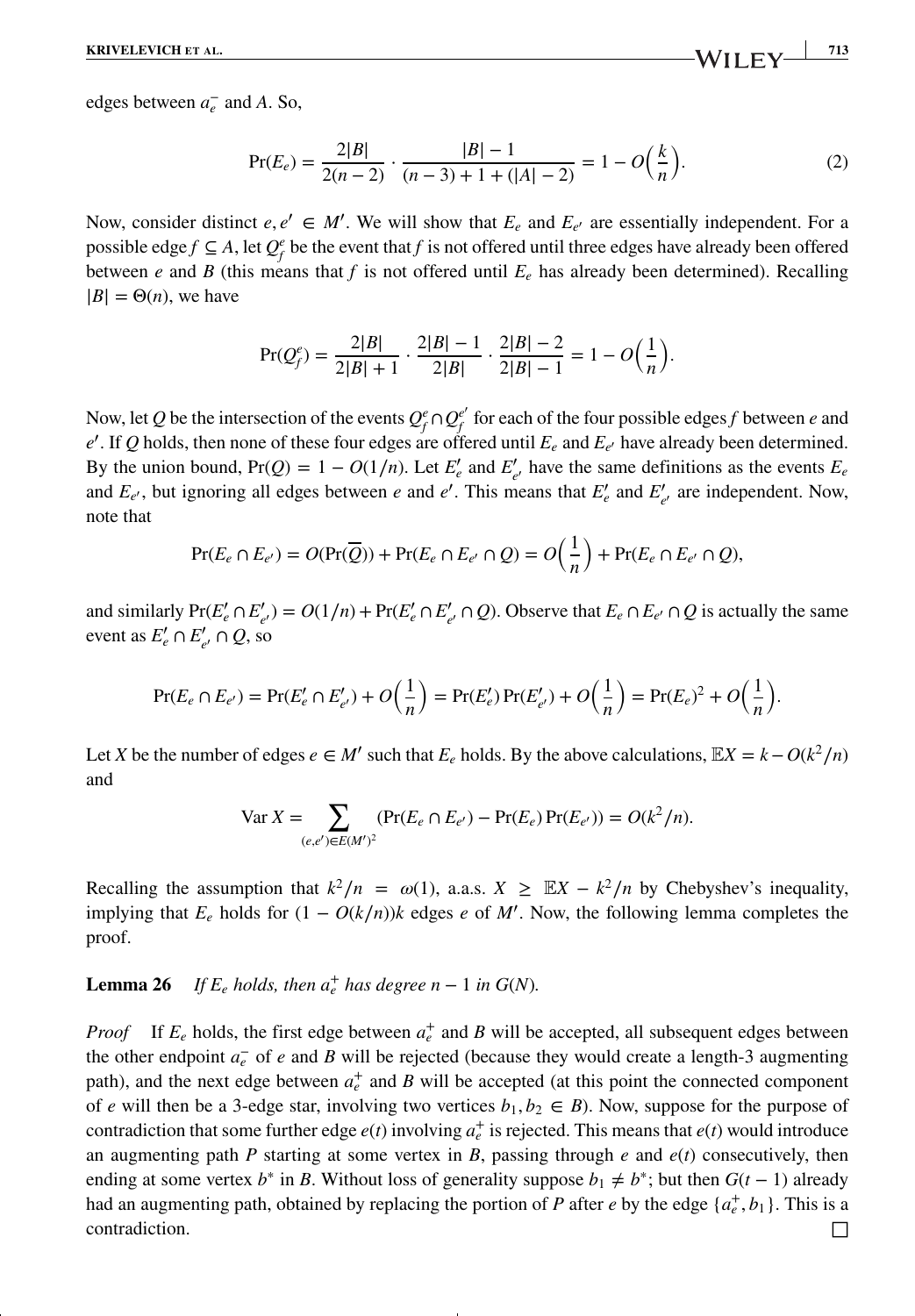## **6 PROOF OF PROPOSITION 4**

First, claim (1) will be an immediate consequence of two simple lemmas.

**Lemma 27** *A.a.s.*  $G \in \mathbb{G}(n, 6n)$  *has no independent set of size n*/3*.* 

*Proof* Let  $p = 6n / {n \choose 2}$ ; using say [24, Corollary 1.16] it suffices to show that  $G' \in \mathbb{G}(n, p)$  has the required property. Let *X* be the number of independent sets of size  $n/3$  in *G*<sup>'</sup>; then using Stirling's approximation we have

$$
\mathbb{E}X = {n \choose n/3} (1-p)^{{n/3 \choose 2}} \le \exp\left(-\left(\frac{1}{3}\log\frac{1}{3}+\frac{2}{3}\log\frac{2}{3}+\frac{2}{3}+o(1)\right)n\right) = o(1),
$$

so the desired result follows from Markov's inequality.  $\Box$ 

**Lemma 28** *A.a.s. the largest matching in*  $G \in \mathbb{G}(n, 6n)$  *has size at most n/2 –*  $e^{-13}n/2$ *.* 

*Proof* Let  $p = 6n / \binom{n}{2}$ ; it suffices to show that  $G' \in \mathbb{G}(n, p)$  has the required property. Let *X* be the number of isolated vertices in *G*<sup> $\prime$ </sup>; then we compute  $\mathbb{E}X = n(1-p)^{n-1} = (1-o(1))e^{-12}n = \Omega(n)$ , whereas one can check that Var  $X = o(n^2) = o((\mathbb{E}X)^2)$ . So, a.a.s. *G*' has  $e^{-13}n$  isolated vertices, which cannot contribute to a matching.

Recall the definition of  $\tau$  from Sections 2 and 5; we have proved that for  $k \ge n/2 - e^{-13}n/2$ , a.a.s.  $G^{\text{all}}(\tau) = G(\tau) \subseteq G(N)$  has no independent set of size  $n/3 = n - k - \Omega(n)$ , proving (1).

Now we consider claim (2). Say a 2-path in a graph is *isolated* if there are no edges between the 2-path and the rest of the graph.

**Lemma 29** *Consider any constants*  $0 < R_1 < R_2$ *. Then a.a.s. each G*<sup>all</sup>(*t*)*, for*  $R_1 n \le t \le R_2 n$ *, has* Ω(*n*) *isolated 2-paths.*

*Proof* Consider  $R_1 n \le t \le R_2 n$ . To use the union bound, it suffices to show that  $G^{\text{all}}(t)$  has the required property with probability  $1 - o(1/n)$ . Let  $p = t / {n \choose 2}$ ; by Pittel's inequality (see [24, Section 1.4]), it actually suffices to show this for  $G' \in \mathbb{G}(n, p)$ , instead. Let *X* be the number of isolated 2-paths in *G*′ , so that

$$
\mathbb{E}X = 3\binom{n}{3}p^2(1-p)^{3(n-3)} = \Omega(n).
$$

Observe that changing the status of any edge changes the value of *X* by at most 2, so by a Bernstein-type concentration inequality (see for example [28, Theorem 2.11]),

$$
\Pr(X \le \mathbb{E}X/2) \le \exp\left(-\frac{(\mathbb{E}X/2)^2}{16t + 2\mathbb{E}X}\right) = e^{-\Omega(n)},
$$

as desired.  $\Box$ 

Let  $R_1 = (k-1)/n = \Theta(1)$ , and again recall the definition of  $\tau$  from Sections 2 and 5. Using Lemma 14, we know that there is  $R_2$  such that a.a.s.  $\tau \leq R_2 n$ , and trivially (as remarked in Section 2) we have  $\tau \geq k - 1 = R_1 n$ . It follows that that a.a.s.  $G^{\text{all}}(\tau) = G(\tau)$  has  $\Omega(n)$  isolated 2-paths. For any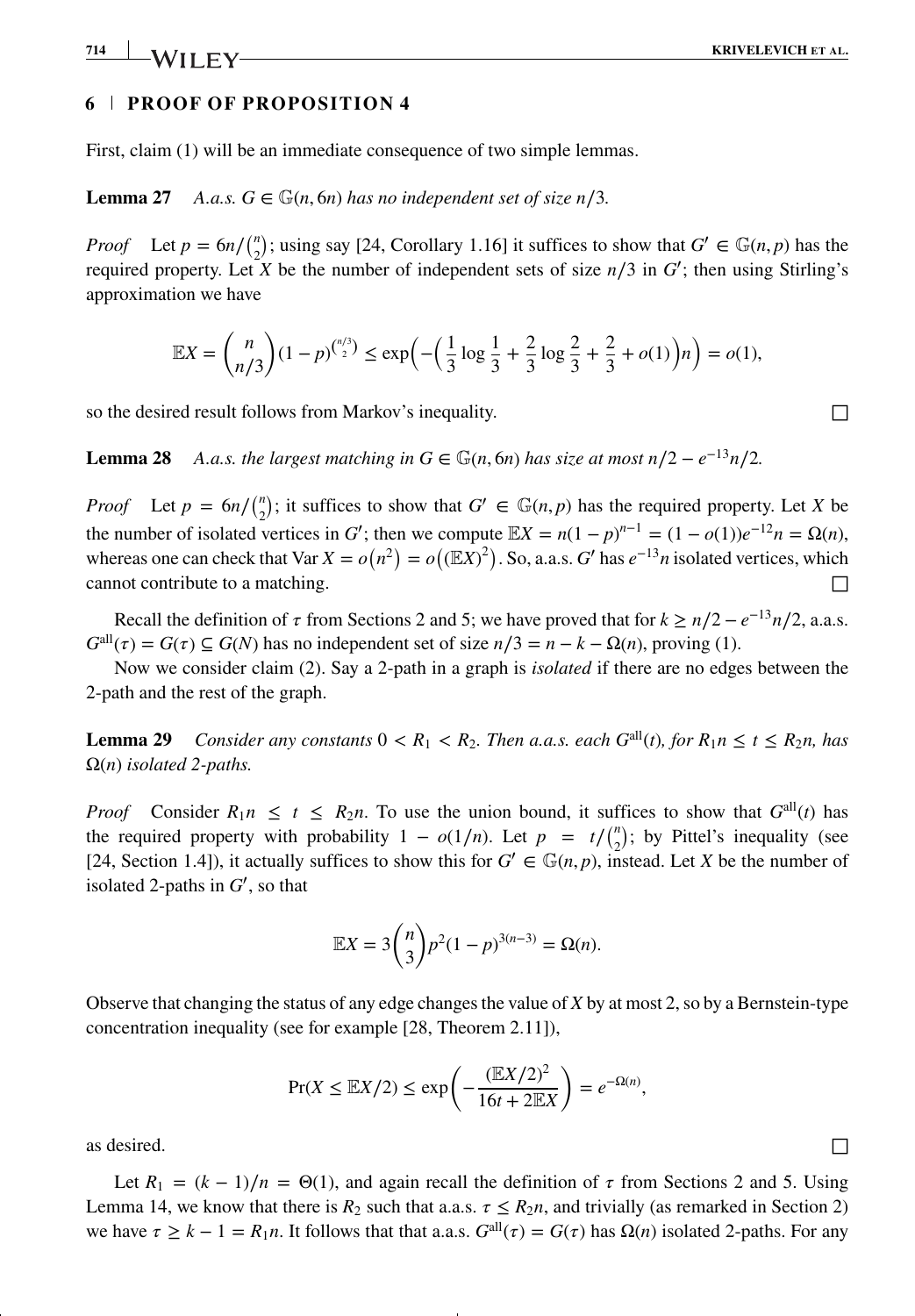maximum  $(k - 1)$ -matching in  $G(\tau)$ , there is at least one vertex in every isolated 2-path which does not contribute to that matching, so there are a.a.s.  $2(k - 1) + \Omega(n)$  non-isolated vertices. This proves claim (2).

#### **7 CONCLUDING REMARKS**

In this paper we studied the random greedy *k*-matching-free process, in which edges are iteratively added to an empty graph, each chosen uniformly at random subject to the restriction that no *k*-matching is formed. We discovered that if  $k = o(n)$  or  $n - 2k = o(\sqrt{n}/\log n)$  then this process is likely to produce an extremal *k*-matching-free graph. We also made a first step exploring the intermediate regime, but here there is much more work to be done. In particular, Proposition 4 says that there is a range of values of *k* for which the outcome of the *k*-matching-free process is likely to be far from an extremal graph; we wonder whether these random graphs have interesting properties that may be useful for other problems.

We also hope that the ideas in this paper may be useful for studying other related kinds of random processes. For example, it is natural to ask about the *k*-path-free process, or the restricted-girth process where we greedily add edges keeping the girth above some value *k*. (The restricted-girth process has already been studied for fixed *k* by Osthus and Taraz [30]; see also the work of Bayati, Montanari and Saberi [1] on a slightly different process.) There are also natural generalizations of these processes to hypergraphs. In particular, define the (−2)*-girth* of a 3-uniform hypergraph to be the smallest integer *g* ≥ 4 such that there is a set of *g* vertices spanning at least *g* − 2 edges. Erdős [13] asked in 1973 whether there are hypergraphs with large girth and quadratically many edges; in an earlier version of this paper we suggested that analysis of a hypergraph generalization of the restricted-girth process might lead to progress on this question. Since that time, Glock, Kühn, Lo and Osthus [21] managed to prove Erdős' conjecture in precisely this way. (The authors also mention that the same result was independently proved by Bohman and Warnke.) Finally, we remarked in the introduction that despite the matching number and vertex cover number of a graph being very closely related to each other, the restricted covering process exhibits quite trivial behavior compared to the matching-free process. Perhaps it would be interesting to explore more closely the relationship between these two parameters by considering random graph models where the vertex cover number and matching number are constrained to be equal (for example, one could consider a random process where edges are added as long as they do not separate the vertex cover number and matching number).

#### **REFERENCES**

- 1. M. Bayati, A. Montanari, and A. Saberi, *Generating random graphs with large girth*. Proceedings of the Twentieth Annual ACM-SIAM Symposium on Discrete Algorithms, SIAM, New York, pp. 566–575, 2009.
- 2. C. Berge, *Two theorems in graph theory*, Proc. Natl. Acad. Sci. U.S.A.. **43** (1957), no. 9, 842–844.
- 3. T. Bohman, *The triangle-free process*, Adv. Math. **221** (2009), no. 5, 1653–1677.
- 4. T. Bohman, A. Frieze, M. Krivelevich, P.-S. Loh, and B. Sudakov, *Ramsey games with giants*, Random Structures Algorithms. **38** (2011), no. 1–2, 1–32.
- 5. T. Bohman, A. Frieze, and E. Lubetzky, *Random triangle removal*, Adv. Math. **280** (2015), 379–438.
- 6. T. Bohman, A. Frieze, R. Martin, M. Ruszinkó, and C. Smyth, *Randomly generated intersecting hypergraphs II*, Random Structures Algorithms. **30** (2007), no. 1–2, 17–34.
- 7. T. Bohman and P. Keevash, *The early evolution of the H-free process*, Invent. Math. **181** (2010), no. 2, 291–336.
- 8. T. Bohman and P. Keevash, Dynamic concentration of the triangle-free process. arXiv: 1302.5963 (2013).
- 9. T. Bohman, D. Mubayi, and M. Picollelli, *The independent neighborhoods process*, Isr. J. Math. **214** (2016), no. 1, 333–357.